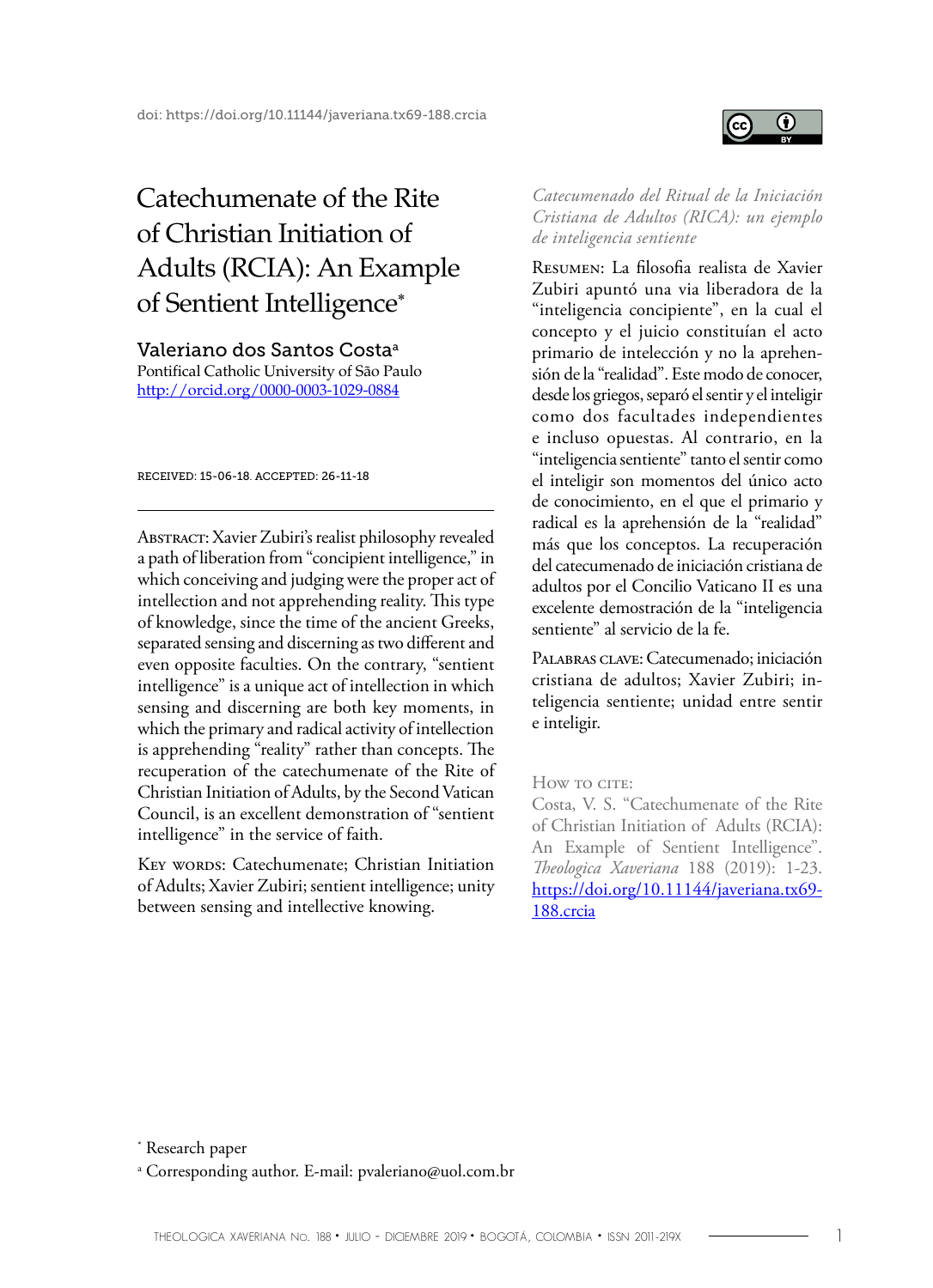#### Introduction

This research explores the interface between "sentient intelligence," by Xavier Zubiri<sup>1</sup> and liturgical science, having as an object of exploration the Rite of Christian Initiation of Adults, which reestablishes the catechumenate of the old tradition, constituting a significant moment of liturgical reform by The Second Vatican Ecumenical Council. After the 4th century, the baptism of children had become a generalized practice in the Church?; the Council, upon re-examining this practice, developed this specific ritual for adults, the first in the history of liturgy<sup>3</sup>.

In Brazil there was a translation of the second typical edition of the RCIA ritual, with adaptations that indicate attempts at inculturation and that deserve attention.<sup>4</sup> It showed that the Second Vatican Council helped fulfill the goal of *aggiornamento*<sup>5</sup> proposed by Pope John XXIII, today canonized.6 The Italian term *aggiornamento*, which translates as *updating* in English is the principle guiding term for the Second Vatican Council, and is also the key phrase for our understanding of what Zubiri calls "sentient intelligence." Through this work, we will show what actualization means according to the Zubirian point of view.

Before presenting what "sentient intelligence" is according to Zubiri, I would like to emphasize the importance of one's senses and intellection for the the experience of liturgy. According to Zubiri, "to feel is a systematic property of the organic material structure of an animal,"7 considering "that matter *lives* and, when reaching certain structural arrangements, it *feels*."8 However, man feels in a different way; he feels things as real, and this constitutes his *sensing*. Thus, intellection as well as sensing are used during liturgy, with its rich weaving of symbols that affects and generates experiences of the senses.

In a special way, the Rite of Christian Initiation of Adults (RICA), of the Second Vatican Ecumenical Council, reestablishes this method of experience as a process of

1 Zubiri. *Inteligencia sentiente: inteligencia y realidade.*

4 Sagrada Congregação para o Culto Divino, *Ritual de batismo de crianças*.

6 Pope John XXIII was canonized by Pope Benedict XVI, together with Pope John Paul, on April 27th, 2014, at St. Peter's Square.

7 Zubiri, *Sobre el hombre*, 54.

8 Ibid., 48.

<sup>2</sup> Borobio, *História e teologia comparada dos sacramentos: O princípio da analogia sacramental*, 121.

<sup>3</sup> Sacra Congregatio Pro Cultu Divino. *Rituale romanun. Ordo baptismi parvulorum* 

<sup>5</sup> *Aggiornamento* is an Italian term, which means "updating." This word was a key orientating phrase for the Second Vatican Council, summoned by Pope John XXIII in 1962.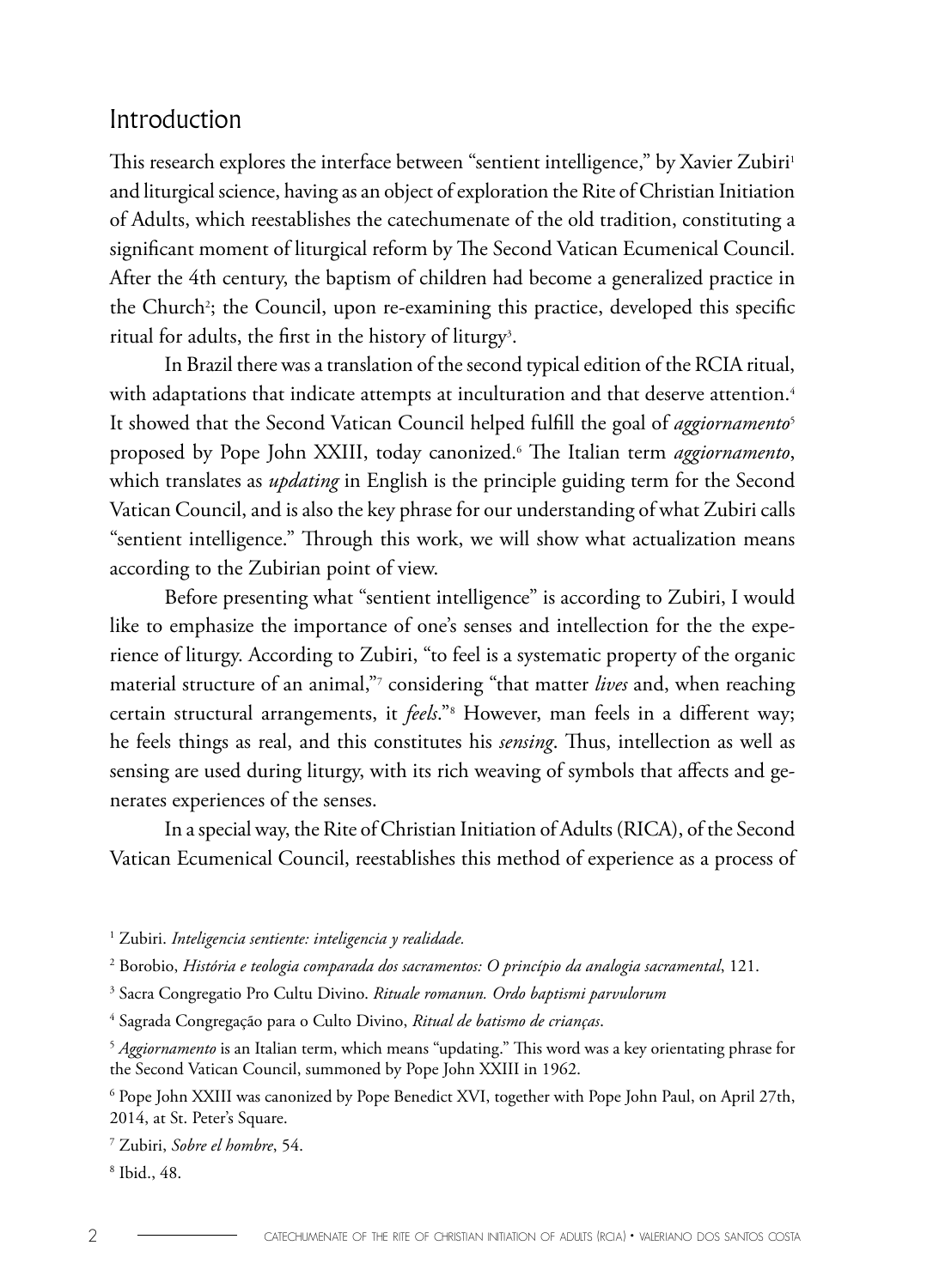faith formation, in which the person, in the unified and growing wholeness of one's emotional and intellectual levels, adheres to Jesus' missionary discipleship and acquires ecclesial spirit. To analyze this question, we will engage with the works of Xavier Zubiri (1898-1983), a contemporary philosopher who revolutionized human thought with his thesis regarding *sentient intelligence*.

It is important to point out that "sentient intelligence" is the answer to the greatest crisis of thought since the time of the ancient Greeks, when a separation between sensing and intellective knowing started and consolidated throughout the centuries, as if these were two distinct and even opposite faculties. This was greatly problematic in the case of liturgy, because liturgy cannot exist without both sensing and discernment about what is sensed. It is necessary to highlight that, for Zubiri, intellective knowing is not the same as understanding, but a unique act in which one apprehends something as real; in the case of liturgy, the reality that one is involved with and taken by is the supreme divine reality. Both sensing and intellective knowing are expressions of the love of God the Father, and are integral parts of the same process. For example, human beings perceive the reality of heat when they hear that there will be a heat wave, and they can perceive the hunger that the poor experience without being poor themselves.

Liturgy is celebrated always in the context of a particular culture, since it is a culture that offers the elements for liturgical communication. In this sense, the cultural reality that we encounter directly affects liturgy. However, we are dominated by a theory of knowledge based on concepts and not reality; Zubiri calls this "concipient intelligence", and he writes that the "dualism between intellective knowing and sensing is a metaphysical conceptualization which distorts the facts"9 . Zubiri, after scrutinizing reality throughout his life, coined the expression "sentient intelligence," an original philosophy which condenses the innovative vastness of Zubirian thought:

Throughout history, philosophy has very carefully differentiated the act of intellection (to conceive, judge, etc.) and the information from reality that our senses provide us. One thing, we are told, is to feel, and another is to discern. The focusing on this idea of intelligence contains, in a very real sense, an affirmation: to discern comes after sensing, and this coming after is an opposition. Such has been the initial thesis of philosophy since Parmenides, and it has hovered imperturbably, with a thousand variants, over all of European philosophy.10

<sup>9</sup> Zubiri, *Inteligência e realidade*, 57.

<sup>&</sup>lt;sup>10</sup> Ibid., Prólogo, iii.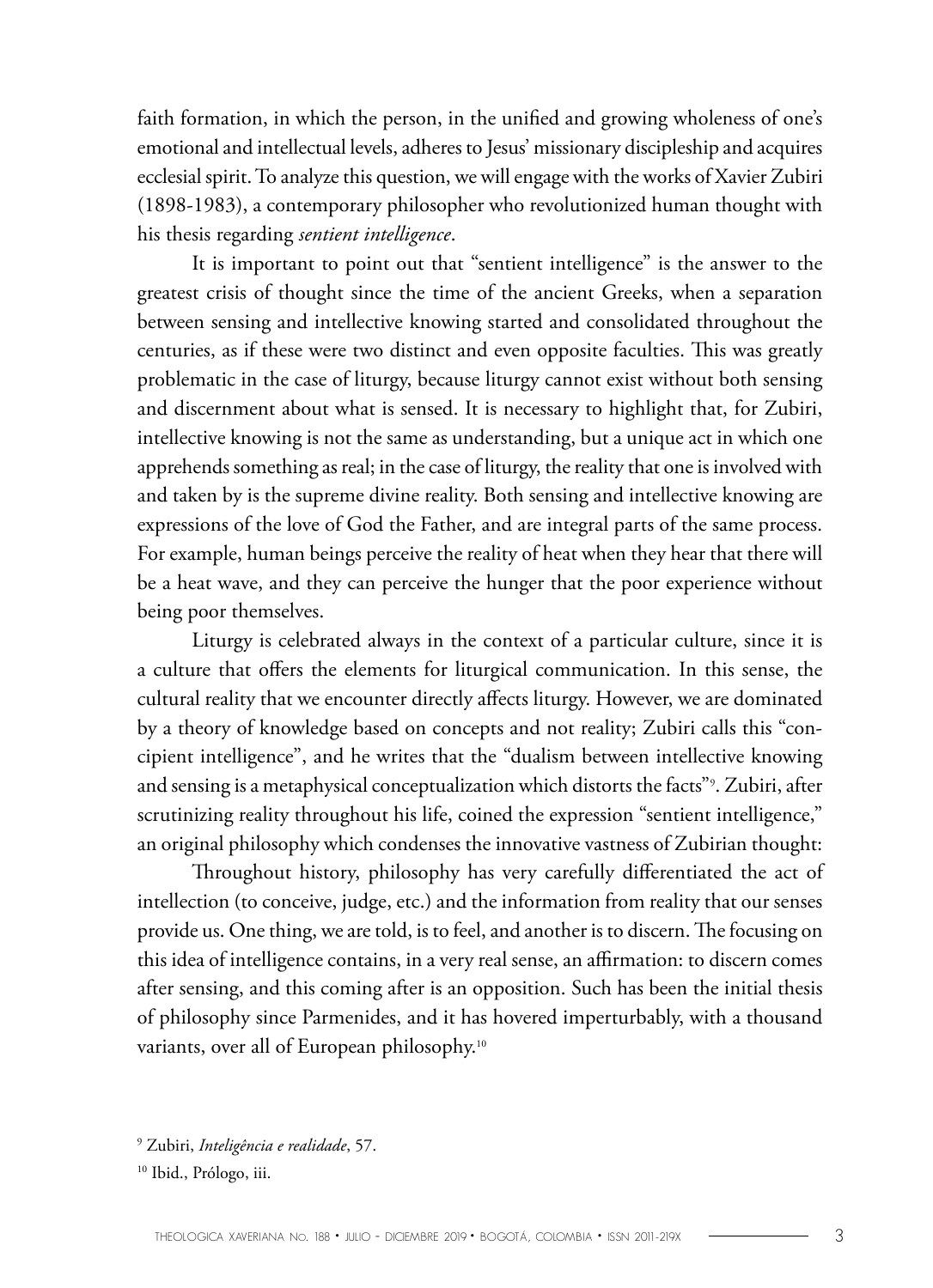Zubiri is considered by Ellacuria "a hypercritic, a revolutionist in philosophy, an educator for critical and free thinking."11 Ellacuria also states:

Zubiri ended up developing a philosophy which is not only different, but radically new, starting from what can be understood as a radical criticism of all previous philosophy; he was successful in placing all problems on another level, ending up with a new vision of reality.<sup>12</sup>

The apprehension of reality, while an elementary act of intelligence,<sup>13</sup> involves a unity between sensing and intellection, since—as we have already said—"there is no sensing and intellective knowing, but only sentient intellection, impressive intellection of the real while real"14:

Never is there in man the opposition between sensing and intellective knowing, but a structural unity: to discern and to feel are only two moments of a single act: the act of apprehending reality impressively. It is sentient intelligence, whose act is impression of reality.<sup>15</sup>

We can establish that the catechumenate in preparation for the Sacraments of Initiation during the Christian initiation of adults, in the form specified by the ancient Church, comes from a knowledge guided by concipient intelligence, that is, an intelligence based on concepts, since its method does not allow one to know God through preconceived notions, but rather gives priority to the experience of God and the new life in Christ through concatenated steps. Before we consider this question, however, let us see how Zubiri explains knowledge based on the notion of sentient intelligence.

### The Ways of Apprehension in Zubiri

And why do we apprehend real things? We apprehend them because real things give themselves to our apprehension, with reality being what we capture from them and what stays in our apprehension. And what we apprehend from real things, reality, "is dynamic and active by itself, and not due to some potencies that emerge from it."<sup>16</sup>

For Zubiri, the ways in which the apprehension of reality in its *sameness* gives itself to our senses and intelligence are threefold: (1) primordial apprehension,

<sup>12</sup> Ibid.

<sup>&</sup>lt;sup>11</sup> Ellacuria, "Uma abordagem da filosofia de Zubiri," 35.

<sup>13</sup> Zubiri, *Inteligência e realidade*, 51.

<sup>14</sup> Zubiri, *Inteligência e logos*, 26.

<sup>15</sup> Ibid., 33.

<sup>16</sup> Zubiri, *Estructura dinamica de la realidad*, 65.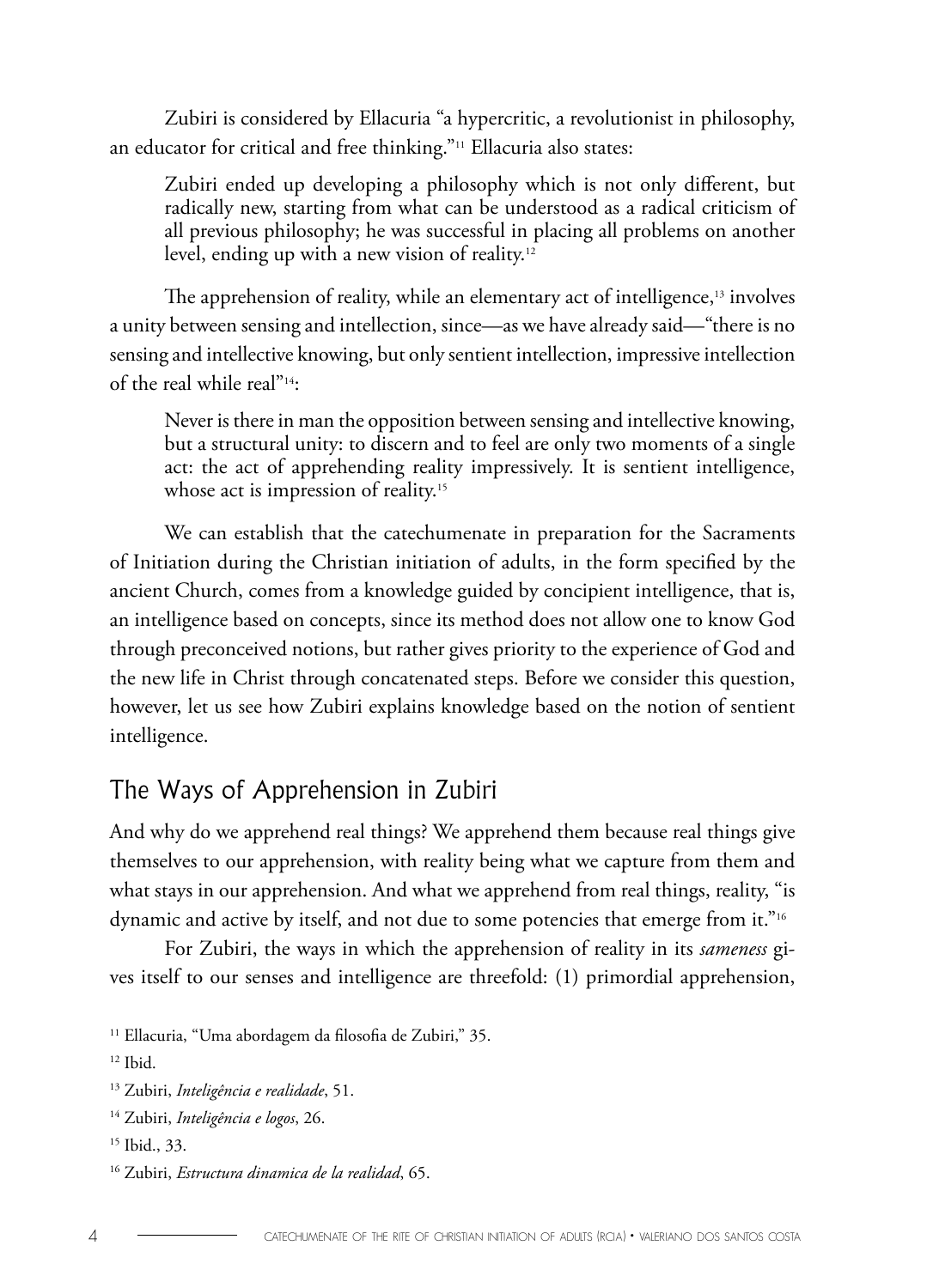(2) dual (*logos*) apprehension, and (3) worldly apprehension (reason). It is not that *logos* and reason are successive as a process; rather, they are only ulterior, because they are founded on primordial apprehension. That is why they can happen at the same time, but never independently from primordial apprehension.

# The Primordial Apprehension of Reality

The primordial apprehension of reality is fundamental, because ulterior apprehensions are an unfolding of this primary apprehension that dominates and subjugates, providing one with what to think, that is, leading to the moving of *reason*, which is the natural process of knowledge. In this sense, liturgy, while being a moment of reality, provides primordial apprehension through celebration. It is precisely in the term *reality* where one can notice the transversality between Zubiri's thought and liturgical science. We can see how Martin uses in a small paragraph—more than once—the word reality, referring to liturgy:

The Christian liturgy is a very rich and polyvalent reality that can be analyzed in numerous ways. It is undeniably a reality joined to faith and the personal and social expression of the Church members. This makes liturgical science try to reach all aspects of the liturgical experience and in a special manner those which concern its present realization.<sup>17</sup>

Since man is an apprehender of reality, reality itself has become his own orientation, for as Caponigri (a student of Zubiri) says, "in every situation man turns towards reality."18 Facing the world and his own reality is the healthiest way for a man to approach life. In this sense, through liturgy, man not only meets God, but his own self. As stated by Pintor-Ramos: "The person searches in reality, therefore, his own basis and—quite clearly—that of other real things."19 Zubiri thought along this line when exploring the question of "the primary and fundamental access of man to reality. He answers this question through the theory of sentient intelligence"20, which is different from the "epistemological question" or from a theory of knowledge because the person's primary access to reality precedes epistemological analysis. In this sense, we don't go to liturgy or to an art exhibition to *comprehend* (understand), but to feel and discern how the liturgical or artistic reality happens in a naked and real sense. This is the radical unity between intelligence and sensing.

<sup>19</sup> Pintor-Ramos, "Uma filosofia da religião crista," 95.

<sup>17</sup> López Martín, *La liturgia de la Iglesia. Teología, historia, espiritualidad y pastoral*, 3.

<sup>&</sup>lt;sup>18</sup> Caponigri, "A propósito de sobre a essência: o realismo de Xavier Zubiri," 54.

<sup>&</sup>lt;sup>20</sup> Caponigri, "A propósito de sobre a essência: o realismo de Xavier Zubiri," 60.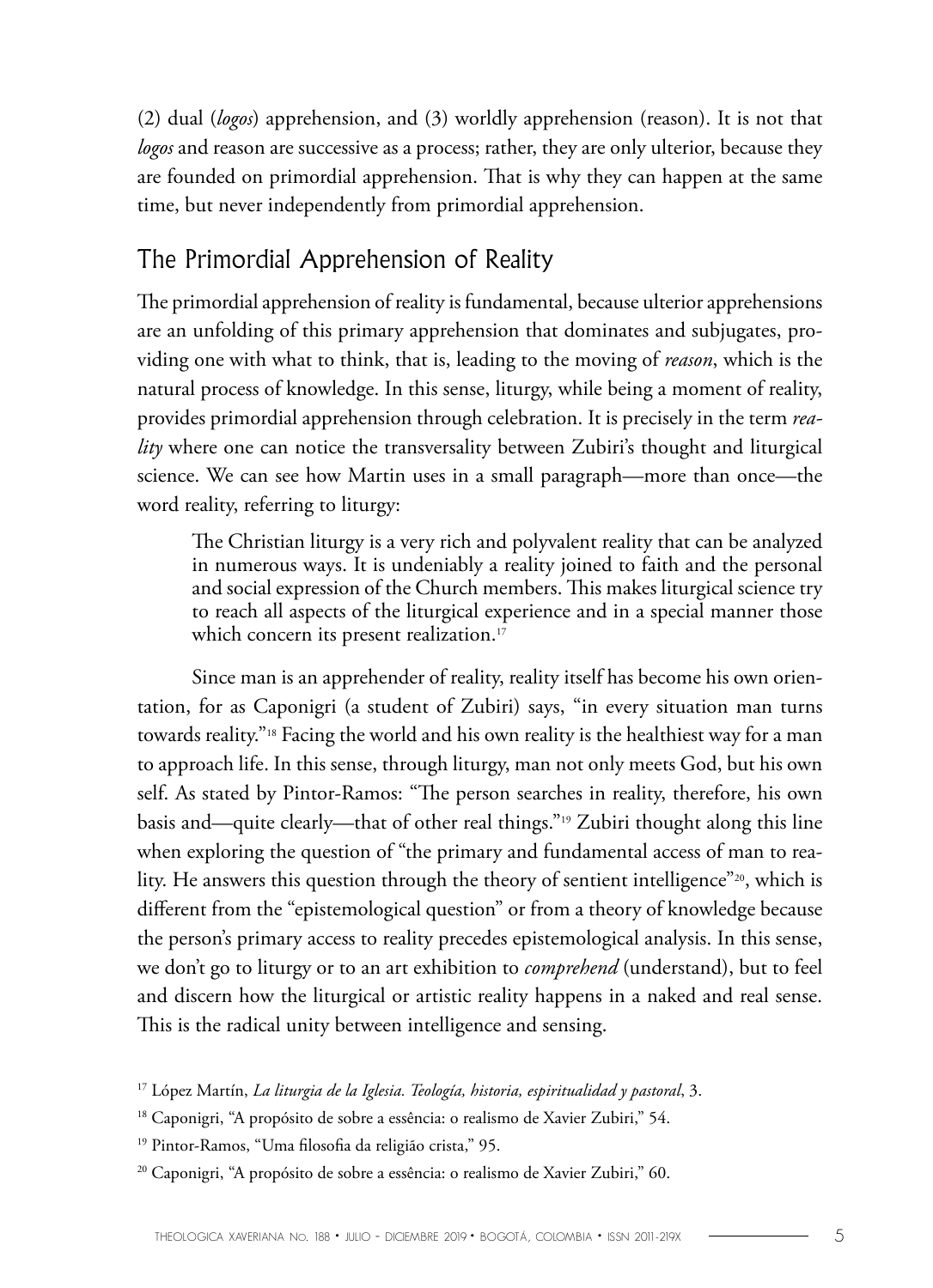Since reality is that which remains from man's apprehension of real things, "the problem of reality is an open problem and one can never say it is closed and concluded."21 This is one of the most fantastic aspects of Zubirian thought. After a believer experiences God in liturgy, he must do it constantly, because no experience of liturgy is complete. Rather, it requires actualization. Consequently, the repetition of the celebration of the same sacrament is always a new moment.

When a theologian thinks about and studies God as a reality (of an open nature), the more mystical he becomes, because he knows that the knowledge of God is infinite and can resemble what Thomas Aquinas reached at the end of his life: to consider that all he had written was straw. Let us revisit now this experience that deeply affected the final days of one of the greatest saints and doctors of the Church, Thomas Aquinas:

Erro de traduçãoOn 29th of September, Thomas still participates in the chapter of his province, in Rome, in the role of definer. But, some weeks later, according to Bartolomeu de Cápua, who received this report from João del Giudice, who learned about it from Reinaldo, when he celebrated mass in the chapel of St. Nicholas, Thomas underwent an impressive transformation (fuit mira mutationecommotus): "After this Mass, never again did he write or dictate anything, and he even got rid of his writing material (organascriptionis); he was in the third part of the Summa, in the treatise of penance." To a stupefied Reinaldo, who does not understand why he abandons his work, the Master simply replies: "I cannot do it." Returning to question him a little later, Reinaldo receives the same answer: "I cannot anymore. Everything I wrote looks like straw to me after what I saw."<sup>22</sup>

The revelation of reality is the most crucial element in the search of truth and in the knowledge of God. After having written so many pages and conceptual formulations about the divine reality, the Angelic Doctor didn't manage to conclude his *Summa*, because to talk about the divine reality is to experience the transcendental revelation of reality. This is not an occasional revelation, but a structural one. And therefore, the primordial apprehension of this reality takes place and is renewed in the liturgical experience. The reflection that follows this experience and leads to new experiences may cause what they did with Thomas Aquinas: an irreducible contemplative silence.

Thus, the radical realism of human intelligence is the basic principle of Zubirian metaphysics.23 The primordial apprehension of reality does not imply judgment, but

<sup>21</sup> Teixeira, "A finitude do infinito: o itinerário teologal do homem em Xavier Zubiri," 113.

<sup>22</sup> Torrel, *Iniciação a Santo Tomás de Aquino*: *sua pessoa e sua obra*, 339.

<sup>23</sup> Caponigri, *A propósito de sobre a essência*: *o realismo de Xavier Zubiri*, 62.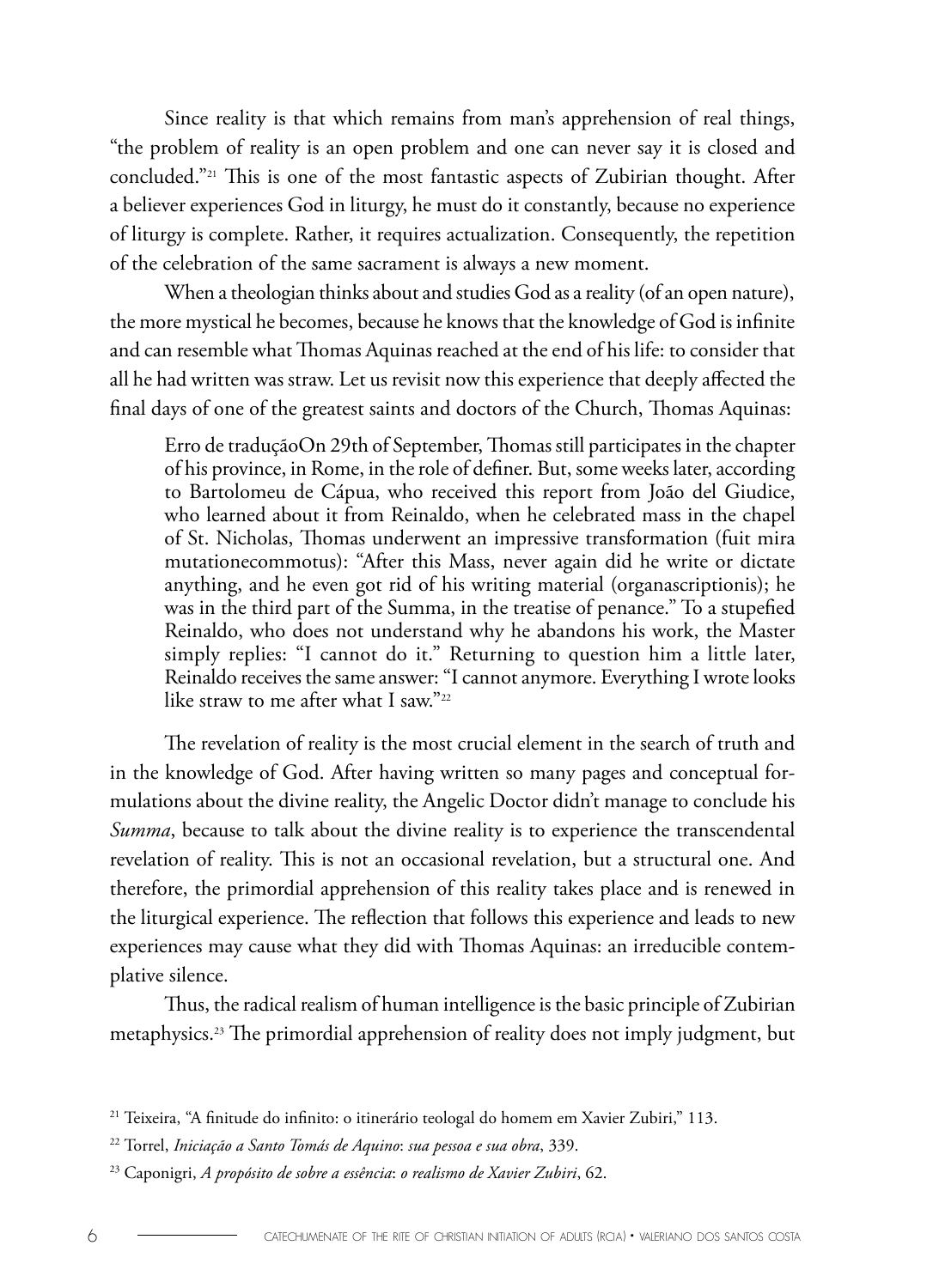only the reception of a block of real things that present themselves to the sentient intelligence. They are transmitted as a block because real things happen as a whole, and the more they are experiences of God or of man himself, the primordial apprehension is more complete.

When a mystic apprehends God, he apprehends God as a whole. This does not mean that he understands what he has apprehended; for this there is a lifetime to more deeply explore and find out how to explain this "inexplicable" experience. It is in this manner that apophatic theology searches for a word. From this point on, upon capturing the apprehended reality, man will further comprehend the reality by way of reason. It is very important to highlight this notion. Ferraz Fayos explains this as "an act of apprehension, of capturing something, without these apprehensions implying any judgement about the situation or about the existence of what is apprehended. The apprehension is not a theory. It is a fact."<sup>24</sup>

The theory comes later, always by means of the sentient intelligence, passing by the *logos* and arriving at reason. Therefore, it is false that our senses capture things and hand them to our intelligence to judge them. This was the error denounced by Zubiri: *entification* of reality and *logification* of intelligence; the sentient intelligence repairs this error, because in the primordial apprehension both senses work in an integrated way.

According to Zubiri, every apprehension of reality by means of impression is an actualization. And we can see this actualization in all the steps of the catechumenate in the Rite of Christian Initiation of Adults. This is why the process is permeated by liturgy as an authentic impression of reality. Therefore, since every liturgical celebration can be experienced as an authentic impression of reality, liturgy is never a repetition of the previous celebration; even if the rites or the readings are the same, they always emerge in the present in order to be actualized.<sup>25</sup>

Thus, any liturgical celebration is always a primordial apprehension of reality, by means of an impression of reality, and is always open to *logos* and reason, resulting in its own structure of transcendental opening. For this reason, liturgy should be attractive. To celebrate liturgy is not an affirmative or declarative act; it is simply a celebrative act. It does not mean that it is not remissible to *logos* and reason, but always a delicate moment in which poetic and religious knowledge fit, considering that religion is an ultimate exigency of transcendentality.26

<sup>&</sup>lt;sup>24</sup> Ferraz-Fayos, "A trilogia sobre a inteligência," 66.

<sup>25</sup> Costa, "Inteligência senciente e liturgia," 215.

<sup>26</sup> Pintor-Ramos. *Uma filosofia da religião cristã*, 80.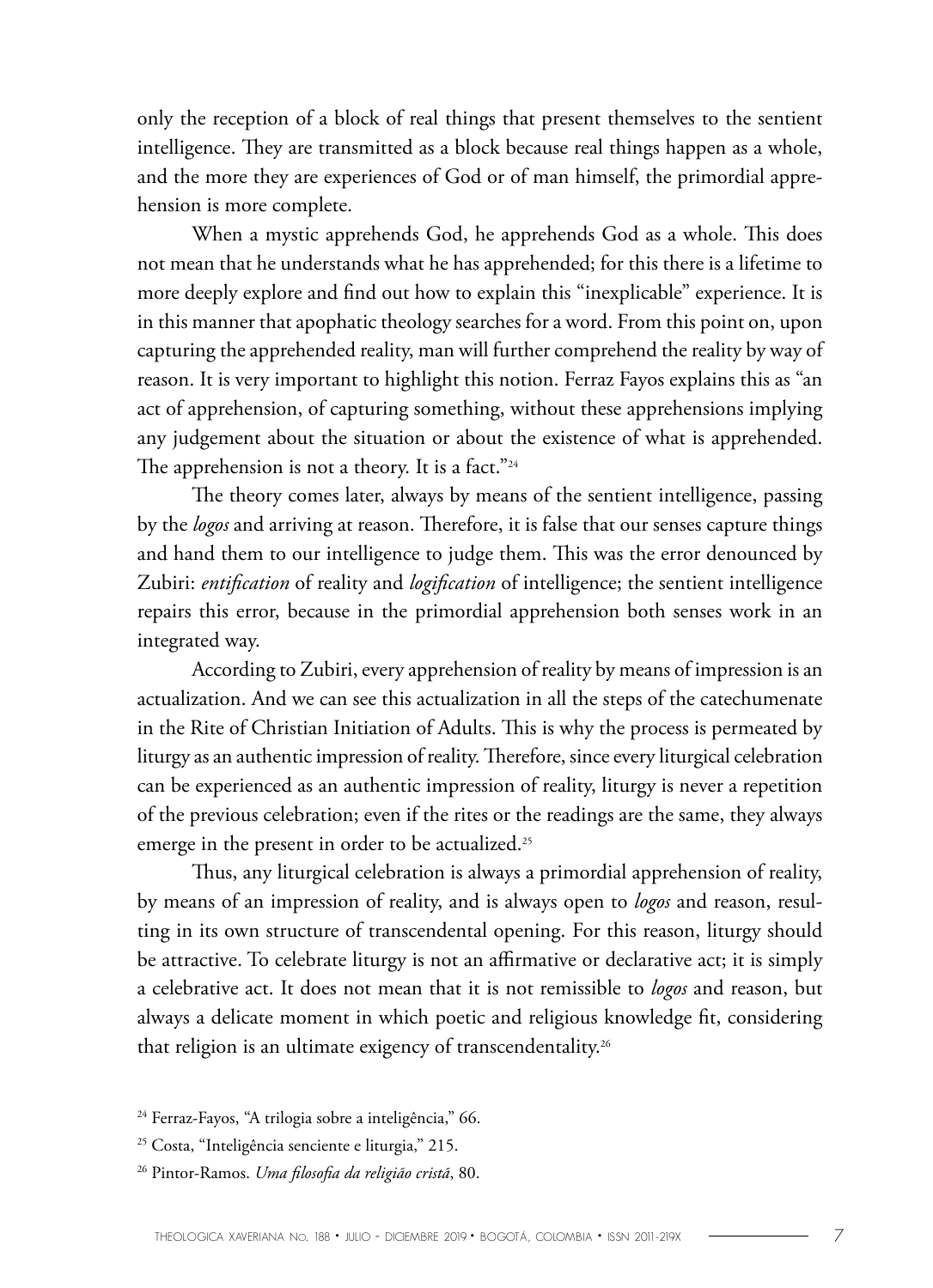#### The Dual Apprehension of Reality–The Logos

In the naked apprehension of reality, or primordial apprehension, reality itself thus apprehended dominates us and makes us *think*: reality gives us what to think about. The ulterior step is the sentient apprehension of reality in *logos*. This is why primary apprehension, which happens in its totality, is insufficient as knowledge. As has already been said, the actualization that happens in sensing and intellective knowing does not yet constitute understanding Later actualization is necessary as a natural unfolding in the development of knowledge.

As Tejada says, "the *logos* [...] is, thus, a re-actualization"<sup>27</sup> determined by reality itself. This re-actualization happens in what Zubiri calls the *field of reality*, which is determined by reality itself. According to Ferraz Fayos, Zubiri took the expression *field of reality* from the notion of the magnetic field in physics:

Field of reality is an expression that designates a primary information of experience: that is, that real things open themselves to others in an environment in which they are in reality. Such is the proper meaning of this expression when we deal with intellection as *logos*. 28

Everything we apprehend in the primordial impression of reality determines the field of things apprehended. The things of the field of reality are, in a certain form, mobile, depending on the level in which we place them.<sup>29</sup> For Zubiri the dimensions of the field are threefold: "first plane, background and periphery."30 On the first plane are the central things, in the background are those things that give reference to things on the first plane, and in the periphery are things that are "unnoticed by me."31

Furthermore, another element of the field of reality is "the *horizon*, which marks that which is outside the field."32 We are thrown into the world of reality for, as Zubiri states, "as each apprehended thing forms a field, even if there were only one real thing, it would open the field of reality. This is, therefore, a dual apprehension; that is, not merely the apprehension of a thing in and of itself, but of the thing amid others. "It is only when the sentient intellection discerns from a distance that we have

- <sup>31</sup> Ibid., 12
- <sup>32</sup> Ibid., 13.

<sup>27</sup> Tejada, "Prólogo," x.

<sup>28</sup> Ferraz-Fayos, *A trilogia sobre a inteligência.* 66.

<sup>29</sup> Costa, "Inteligência senciente e liturgia," 217.

<sup>30</sup> Zubiri, *Inteligência e logos*, 12.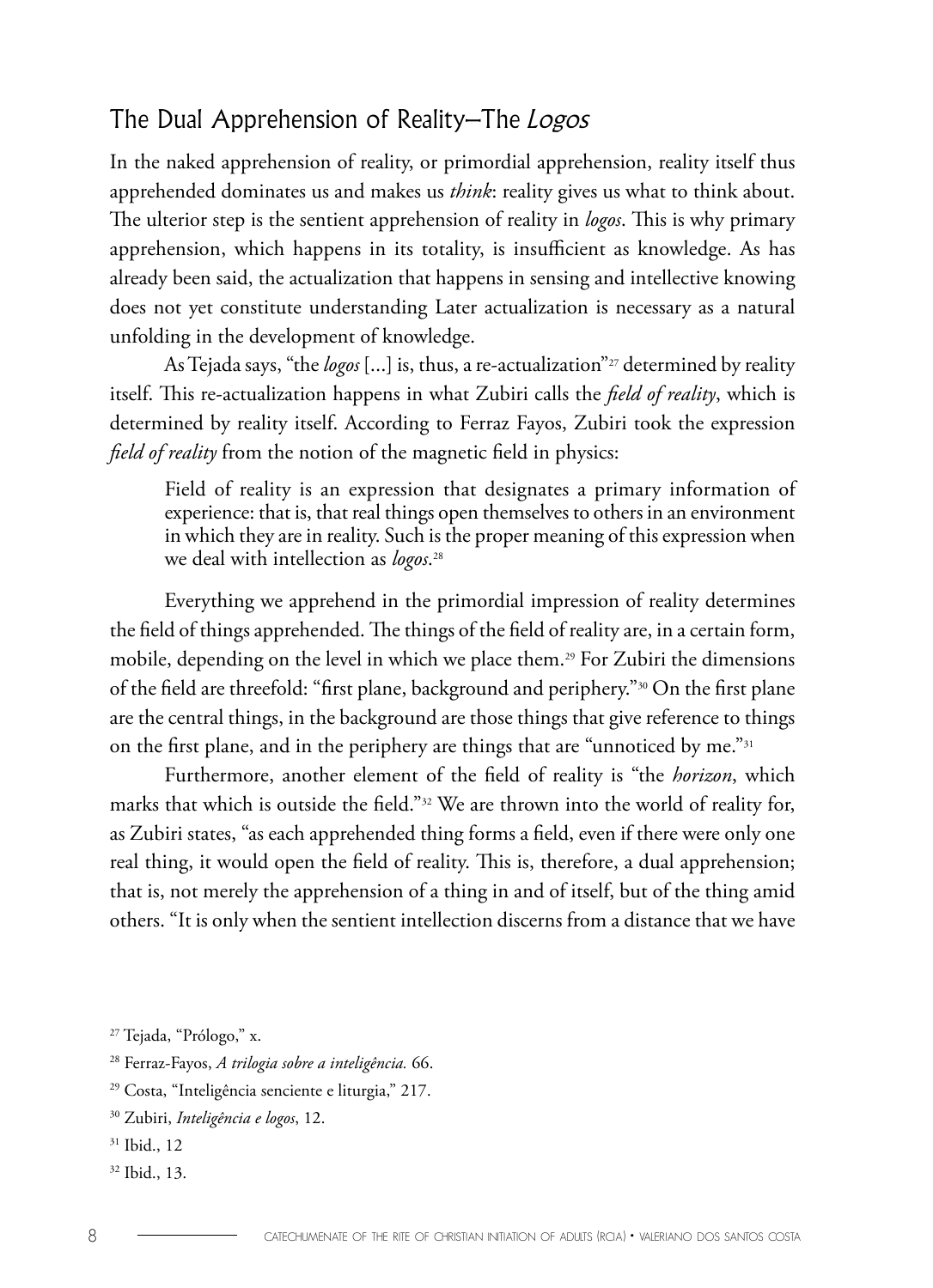movement."<sup>33</sup> This is, however, not a distancing in space, but in the reality<sup>34</sup> in which one is inexorably installed, 35 as we stay confined in the real to go to further reality or we are "moving in our own reality, which confines us and repels us."36 One of the most important things for Zubiri is the clearness that all the movement that happens in the sphere of reality never removes us from reality, but each time we are inserted into it more deeply<sup>37</sup>.

#### The Worldly Apprehension of Reality-Reason

The world is—for Zubiri—"the unity of all the real things in its character of pure and simple reality."38 To aid in our understanding, let us use an example from liturgy: when the Church's prayer refers to Christ as "the Lamb of God who takes away the sin of the world,"39 the term *world* does not refer exactly to this planet nor to the whole cosmos, but to the unity of the real while real, which is purified from sin by the redemptive action of the incarnated Son of God.

The apprehension of a worldly reality occurs because the process in search of pure and simple reality is initiated. "The field of reality is not an order of things which is extrinsic to their reality. On the contrary, it is an intrinsic moment of each thing, [...] Even if there were but a single real thing, this thing would still be in a field, i.e., of field-nature"40. Discovering pure and simple reality involves a process determined by the rich intellection of things as they emerge in their field. "Therefore, it is not optional for us to reason or not to reason, but it is a compulsory launching,"41 in which the previously discerned reality in the field launches us towards deep reality, $42$  taking us to the world of pure and simple reality.

This is why Zubiri says that "progression is being opened to the unfathomable richness and problematic nature of reality, not only in its own notes but also in its

- 41 Ibid., 222.
- 42 Zubiri, *Inteligência e razão*, 24.

<sup>33</sup> Ibid., 88.

<sup>34</sup> Ibid., 35.

<sup>35</sup> Costa, "Inteligência senciente e liturgia," 217.

<sup>36</sup> Zubiri, *Inteligência e logos*, 41.

<sup>37</sup> Ibid., 41.

<sup>38</sup> Ibid., 11.

<sup>39</sup> Congregação para o Culto Divino e a Disciplina dos Sacramentos, *Missal romano*, 503.

<sup>40</sup> Zubiri, *Inteligência e realidade*, 197.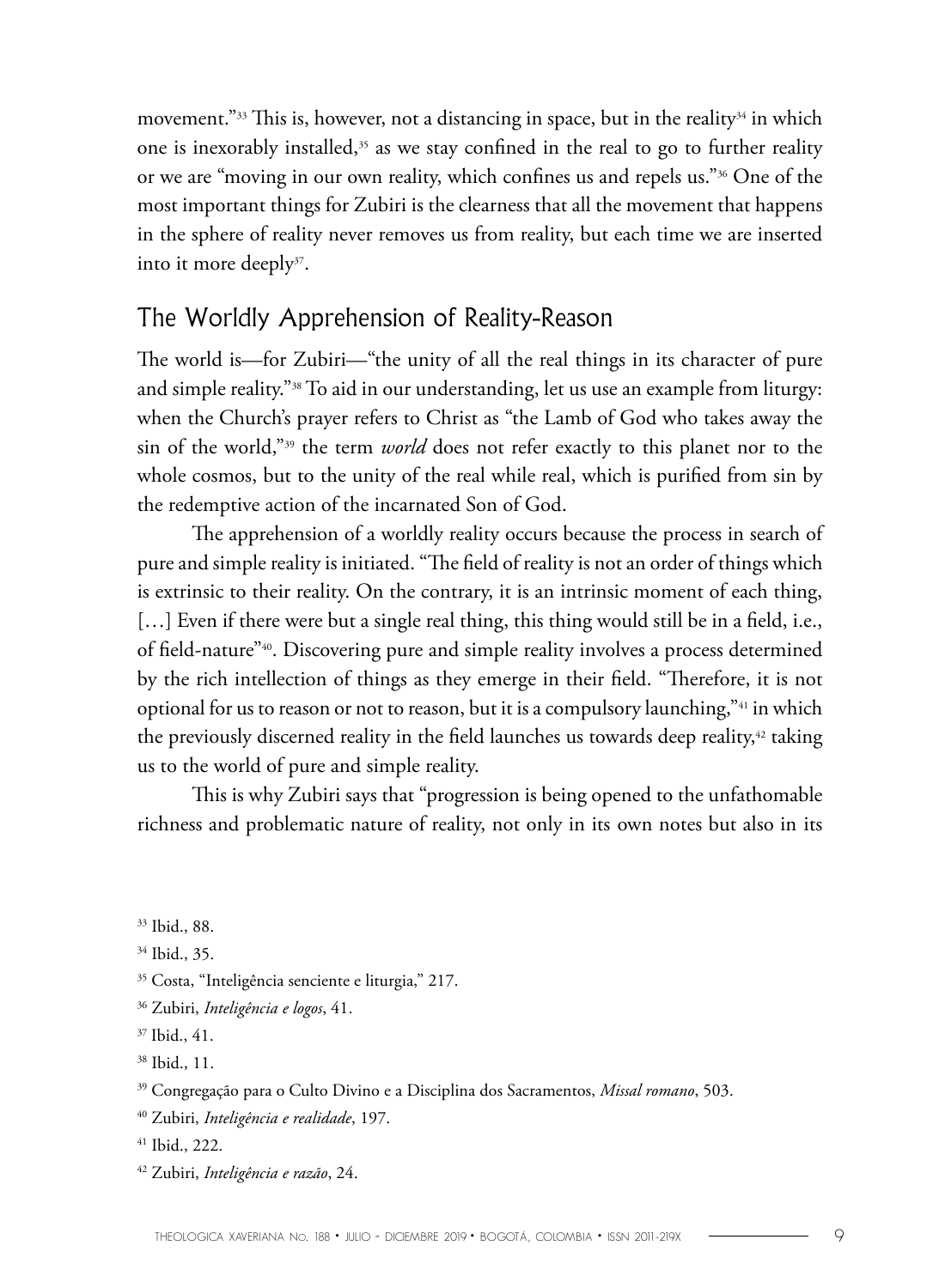forms and modes of reality". 43 It is "to dive into the very reality of the real,"44 that is, within the real, going to the *bottom* of real things,<sup>45</sup> in search of *a measurable intellection of the real in profundity.*46 Thus, "reason is above all the direction of an in-depth search" <sup>47</sup> to reach real problems, as "problems are not forged, but are discovered and found."48 In this way, in the intellective process, things begin by making us think and end by giving us reason."49

After what has been presented, we must admit that the theory of knowledge based on concipient intelligence constitutes a grave error, with many adverse consequences to knowledge, culture and faith. God is not a concept, but a person. As Pope Benedict XVI states: "Being Christian is not the result of an ethical choice or a lofty idea, but the encounter with an event, a person, which gives life a new horizon and a decisive direction."50 To demonstrate how sentient intelligence has repercussions on Church liturgy, we will focus on the catechumenate as a demonstration of the sentient intelligence of faith.

## The Catechumenate in View of The Rite of Christian Initiation of Adults

Although the expression "Christian initiation" is relatively recent, $51$  the Christian initiation of adults is both an old and new reality. It is old because it has already existed in the ancient Church, and yet it is new because since the 6th Century up to the Second Vatican Council it was absent from the Latin Church and almost completely absent from theological reflexion in both the West and the East.<sup>52</sup> The defining characteristic of the Christian initiation of adults is the initiatory process established during the catechumenate.

43 Ibid., 14-15.

- 44 Ibid., 21.
- 45 Ibid., 30.
- 46 Ibid., 32.
- 47 Ibid., 46.
- 48 Ibid., 48.
- 49 Ibid., 53.
- 50 Bento XVI, *Carta encíclica Deus caritas est* 1.
- 51 Pianna, "Iniciação crista," 627.
- 52 Ibáñez, "Iniciación Cristiana," 573.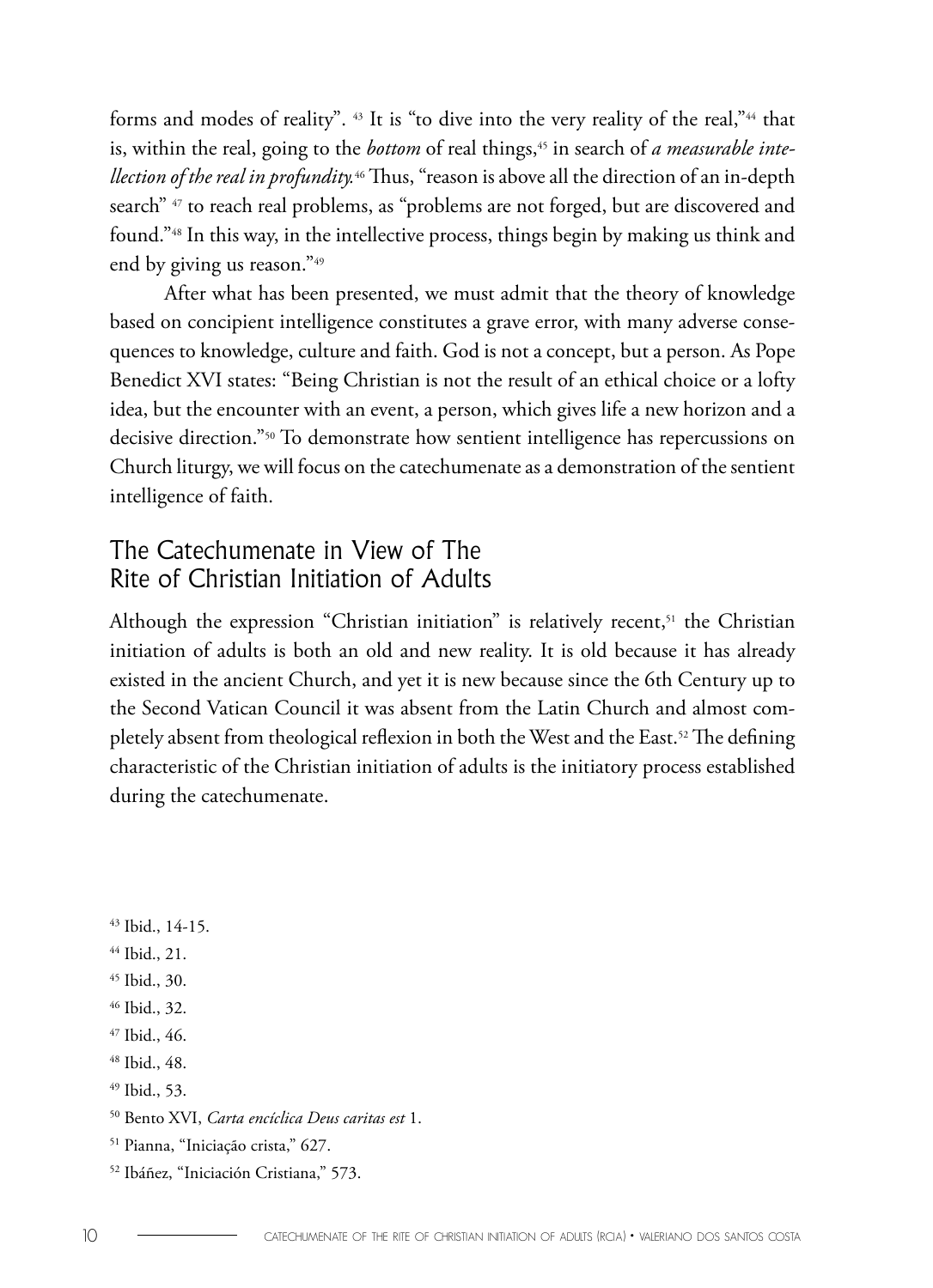#### Ways of Experience and The Search of The Fundamentals of Faith

According to López Sáes, "the word catechumenate proceeds from the Greek verb *kátechein*, which means resound, to cause to sound in the ears, and, by extension, to instruct, to catechize."53 The same author states that it is not something theoretical, but deeply involved with experience and history; therefore, we can establish, with the notion of sentient intelligence:

The catechumenate refers to this fundamental experience: God speaks today. [...]. In the Bible, the greatest problem of the human being is not whether God exists or not, but whether God speaks or doesn't speak. To the one who searches, maybe by touch (Acts 17:27), the answer is not in the clouds of the theoretical reasonings. The answer is the experience of faith (EN 46), as listening to the Word of God in the core of history.<sup>54</sup>

When talking about the fundamental experience of God, it is important to remember that, for Zubiri, experience is a physical proof of reality,<sup>55</sup> which consists in manipulating the real manageably.<sup>56</sup> The best way of experiencing the real, amid which we can situate God, is *compenetration*. This is not a physical penetration, but a filling with that with which one experiences.<sup>57</sup> It is to see the other being in the other. Before anything else, the catechumenate is a fundamental experience—it is an experience that lays the foundations for other experiences.

Quelquejeu and Jossua affirm that experience "means the totality of what occurs to man in his conscious life. The concept implies that sensing something, receiving an impression, shouldn't be a mere brief phenomenon that is finished quickly and does not leave any trace behind it [...]."58

According to Berchtold and Seckler, faith itself lies in the order of fruition and experience: "faith is primarily an affective process, it is the experience of the fruits of God, and reality lived in devotion to God."59

53 López Sáez, "Catecumenato e inspiração catecumenal," 125.

<sup>54</sup> Ibid.

<sup>55</sup> Zubiri, *Inteligência e razão*, 197.

<sup>56</sup> Ibid., 198.

<sup>57</sup> Ibid., 200.

<sup>58</sup> Quelquejeu and Jossua, "Experiência," 298.

<sup>59</sup> Seckler and Berthold, "Fé," 298; 307.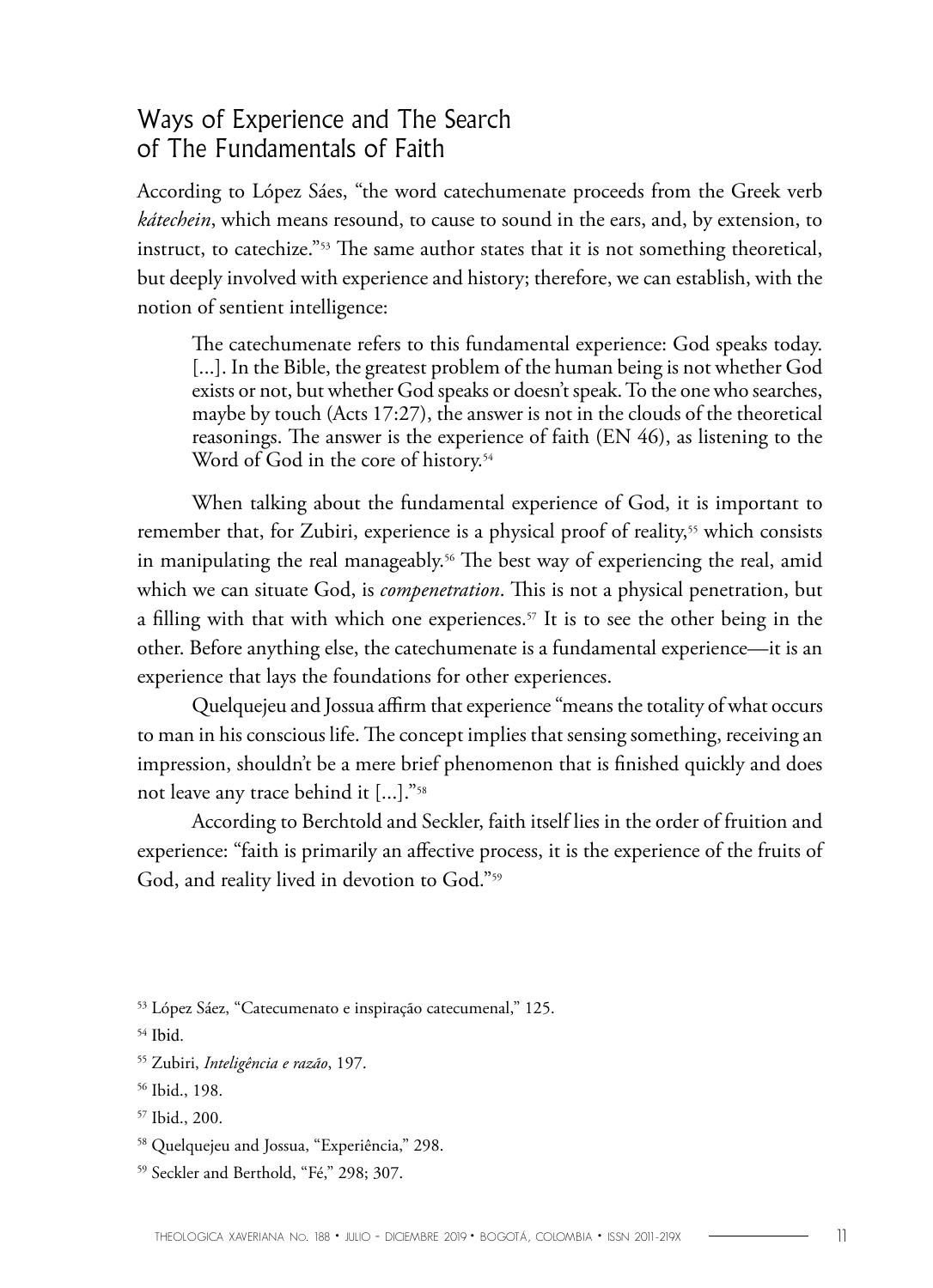From the Latin verb *ex-perior*, the term experience refers to crossing, to pass through, and to get to know.<sup>60</sup>

Therefore, experience is something that remains. In this way, according to Zubiri, reality leaves marks. The catechumenate is the catechetical process that involves hearing as a primary way of apprehending the reality of God the Word. As Biemer says, "catechesis emerges from fidelity to the Word of God that is learned and transmitted through the Church, celebrated, and taken to life."61 The experience of faith is attained by listening to the Word: *fides ex auditu* (Rom 10:17).

Thus, catechesis cannot occur through the concipient experience, that is, from the mere transmission of concepts. That is why catechesis in the Rite of Christian Initiation of Adults can only be considered in the dynamism of the *kerygma*: "We can define *kerygma* as the dynamic and progressive work of salvation commenced by Christ and proclaimed through the Church, within which the operating strength of the Holy Spirit is visibly realized."<sup>62</sup> Pope Francis proposes a new form of evangelization stemming from a deepening of the *kerygma,* and not merely a cold transmission of concepts. Talking about evangelization as a call to the growth of faith, Francis says: "It would not be right to see this call to growth exclusively or primarily in terms of doctrinal formation."63

When López Sáez says that God speaks, and that the answer is not in the clouds of theoretical reasoning, he is eliminating concipient intelligence as a theory of knowledge of faith. The catechumenate was that period in which the catechumens or candidates to the sacraments of Christian initiation—Baptism → Confirmation → Eucharist—devoted themselves to the knowledge of God, of Christian life and of the Church by the deepening of faith and experience. The knowledge of God requires the three ways of apprehension that we mentioned in Zubiri's thought: primordial apprehension, *logos* and reason. Thus, the catechumenate during the Christian initiation of adults generally involves a long period composed of liturgical celebrations and deepening reflection for the catechumen to arrive at an understanding of the experience of God in liturgy and in day to day, faith-filled existence.

This period had a personal dimension, as its duration depends on the development of each candidate. In the ancient Church, it was common for it to last three years or more. The catechumenal system was adapted to the adults that adhered to

<sup>60</sup> Borriello, "Experiência mística," 401.

<sup>61</sup> Biemer, "Catequese," 69.

<sup>62</sup> Castro Martínez, "Kerigma," 626.

<sup>63</sup> Francisco, *Evangelii gaudium: sobre o anúncio do Evangelho no mundo atual* 161.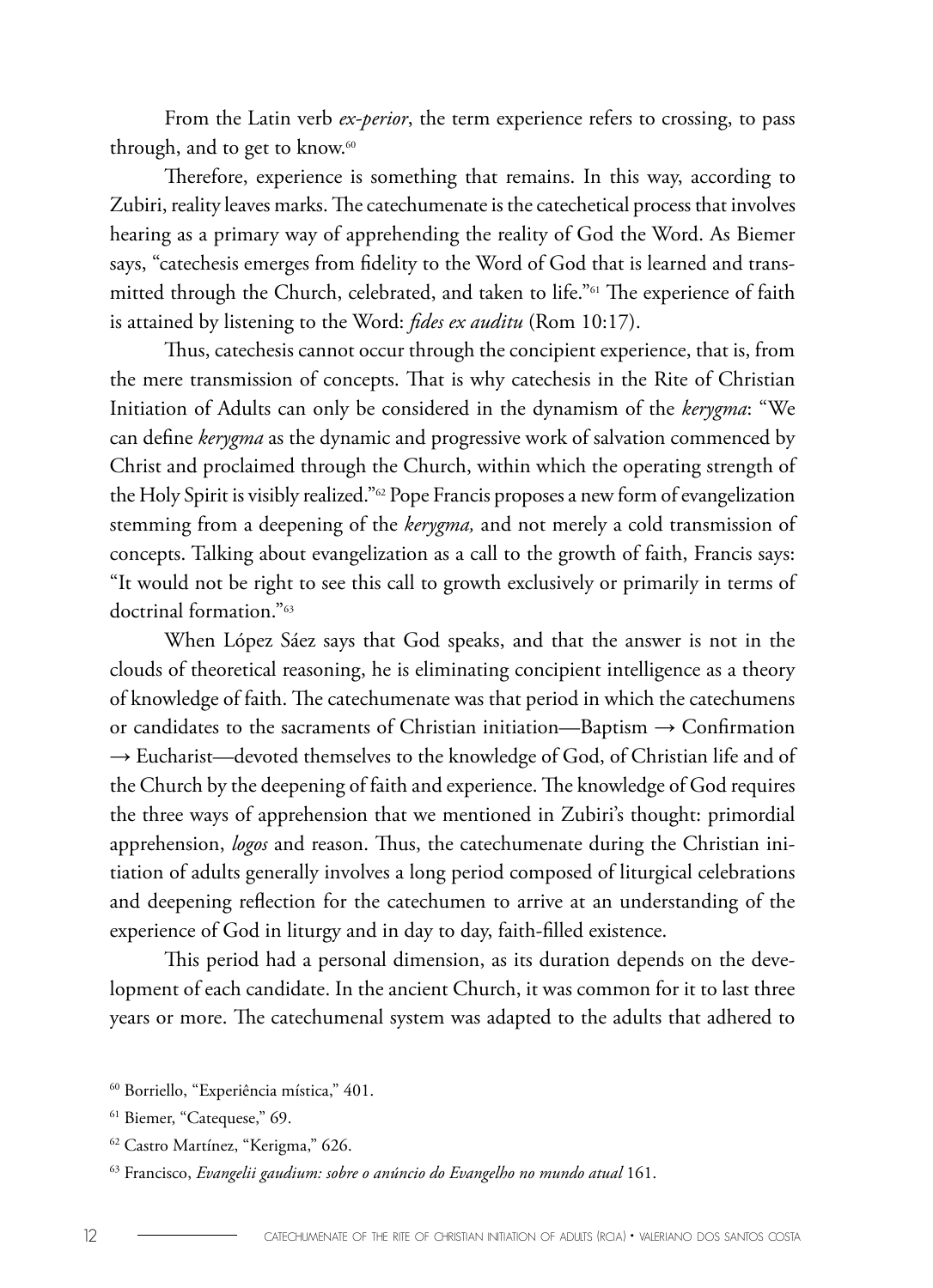the faith. As Borobio states: "Until the 4th century, the most common Baptism was that of adults, preceded by a catechumenate and integrated in a system of initiation that included the immersion in water with the distinctive Trinitarian formula, the baptismal rites through the imposition of hands, and Confirmation through the sign of the cross (*Apostolic tradition*64) […].65 As can be seen by what was explained above, the ancient Church acted strictly in search of a knowledge that fit perfectly within what Zubiri calls sentient intelligence.

Christ instituted the sacraments with respect to the Paschal mystery. Thus, it is in the Paschal mystery that the sacramental liturgy was instituted and where it finds its unity. As the sacraments only happen in liturgy, the Paschal mystery is the foundation of the liturgical sacramental of the Church. Thus, liturgy can only be accomplished *by* and *in* Christ's Paschal mystery, which, by its nature, is the founding reality of liturgy. In this way, the founding action of the Paschal mystery means that liturgy can only occur precisely and formally *by* and *in* the paschal reality. To clarify, Zubiri writes:

Now, what grounds does so when it grants to what is grounded its own character of reality: (a) from itself (i.e., from what is grounding), and (b) when upon granting it the grounded reality is realizing itself precisely and formally by and in the reality of the thing doing the grounding. $66$ 

Therefore, every liturgy that does not realize the Paschal mystery is in error. We have to search for the unity of liturgy that exists in all the sacraments. This primary unity is manifested in liturgy itself through the primordial apprehension of the Paschal mystery. Let us remember that the primordial apprehension is not an interpretation (*logos*) yet, but simply a primary apprehension without an intermediary nor conceptual representation. It is purely a meeting with God who is the fundament of reality. The pastoral unity depends on this meeting of the spiritual and psycho-affective unity of the faithful.

The pastoral unity, spiritual unity and psycho-affective unity must follow the entirety of the rites that the ancient Church intuited for the sacraments of Christian initiation, "which allow the faithful to attain the plenitude of their capacity in the exercise of their mission as Christian people in the Church and the world."<sup>67</sup>

This unity should happen in the context of the sacramental trilogy, in the following order: Baptism, Confirmation and Eucharist. Taborda shows that

<sup>64</sup> Hipolito de Roma. *Tradição apostólica de Hipólito de Roma*. *Liturgia e catequese no século III*.

<sup>65</sup> Borobio, *História e teologia comparada dos sacramentos: O princípio da analogia sacramental*, 121.

<sup>66</sup> Zubiri, *Inteligência e razão*, 33.

<sup>67</sup> Sagrada Congregação para o Culto Divino, *Ritual de Iniciação Cristã de Adultos* 2.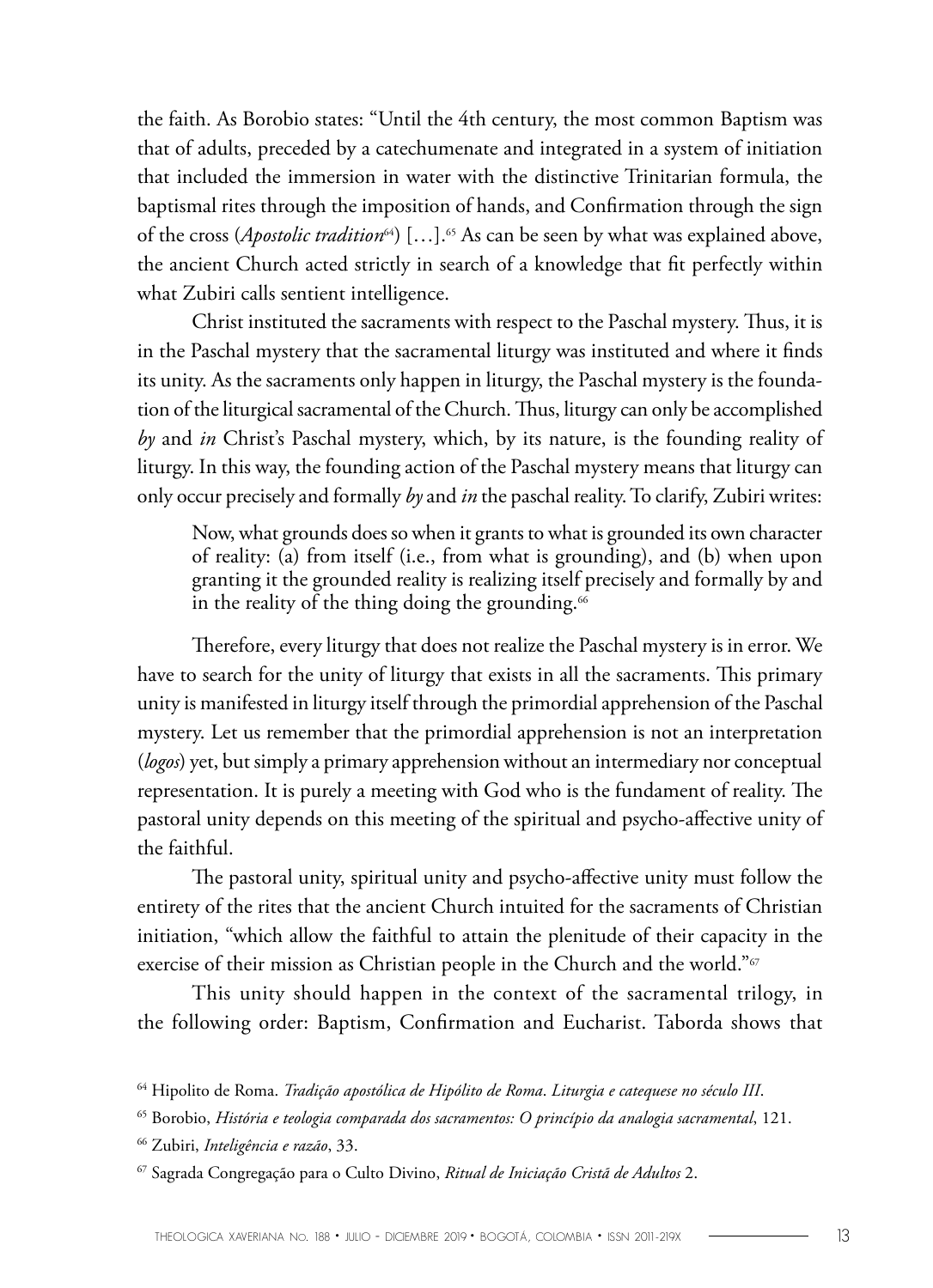Confirmation, in its theology as well as in its liturgical rite, only finds its identity in unity with Baptism.<sup>68</sup> In this context, it is a sacrament to be received soon after Baptism. However, the rituals of the Rite of Christian Initiation for Adults do not begin with the celebration of these sacraments, but with two previous steps. Thus, there are three steps that make up the unity of the Sacraments of the Christian Initiation: Rite of Acceptance, Rite of Election, and Sacraments of Initiation , with a special emphasis on the Easter Vigil.<sup> $\omega$ </sup> Sentient intelligence allows the person who undergoes these steps to appreciate their rich meaning.

Thus, the Second Vatican Ecumenical Council restored the liturgical unity of the Christian initiation, which, in the case of adults, cannot be altered. The psychoaffective unity happens by way of *adoptive filiation*, a moment that allows the faithful children of God the Father to be able to receive the love of the Father that is in Christ. As Jesus says in John's Gospel, "I made known to them your name, and I will continue to make it known, that the love with which you have loved me may be in them, and I in them" (John 17:26). In light of this, the stages of the Christian initiation for adults is as follows:

There are, therefore, three stages, steps, or doors that should be considered as strong or denser moments of the Christian initiation. These steps are marked by three liturgical rites: the first by the rite of the institution of the catechumenate; the second, by election; and the third by the celebration of the sacraments.<sup>70</sup>

The pedagogy of these steps accompanies human reality and gives man the ability to apprehend God's reality in human history. Together with the three steps, there are four periods that comprise the Rite of Christian Initiation: (1) pre-catechumenate, up to the Rite of Acceptance into the order of catechumens; (2) catechumenate, until the Rite of Election; (3) the period of purification and enlightenment before the Sacraments of Initiation; (4) and mystagogy.

#### The Period of Pre-Catechumenate

The pre-catechumenate is a necessary time for a "sympathizer to mature in his/her decision to be a part of the Church. Generally, this person is encouraged by another person, who has an important role in this process. The Church, with joy, should

<sup>68</sup> Taborda, "Crisma sacramento do Espirito Santo? Para uma identificação da crisma a partir de sua unidade com o batismo," 183-209; Taborda, *Na fonte da vida cristã*: *uma teologia do batismo-crisma*.

<sup>69</sup> Sagrada Congregação para o Culto Divino, *Ritual de Iniciação Cristã de Adultos* 8.

<sup>70</sup> Ibid. 6.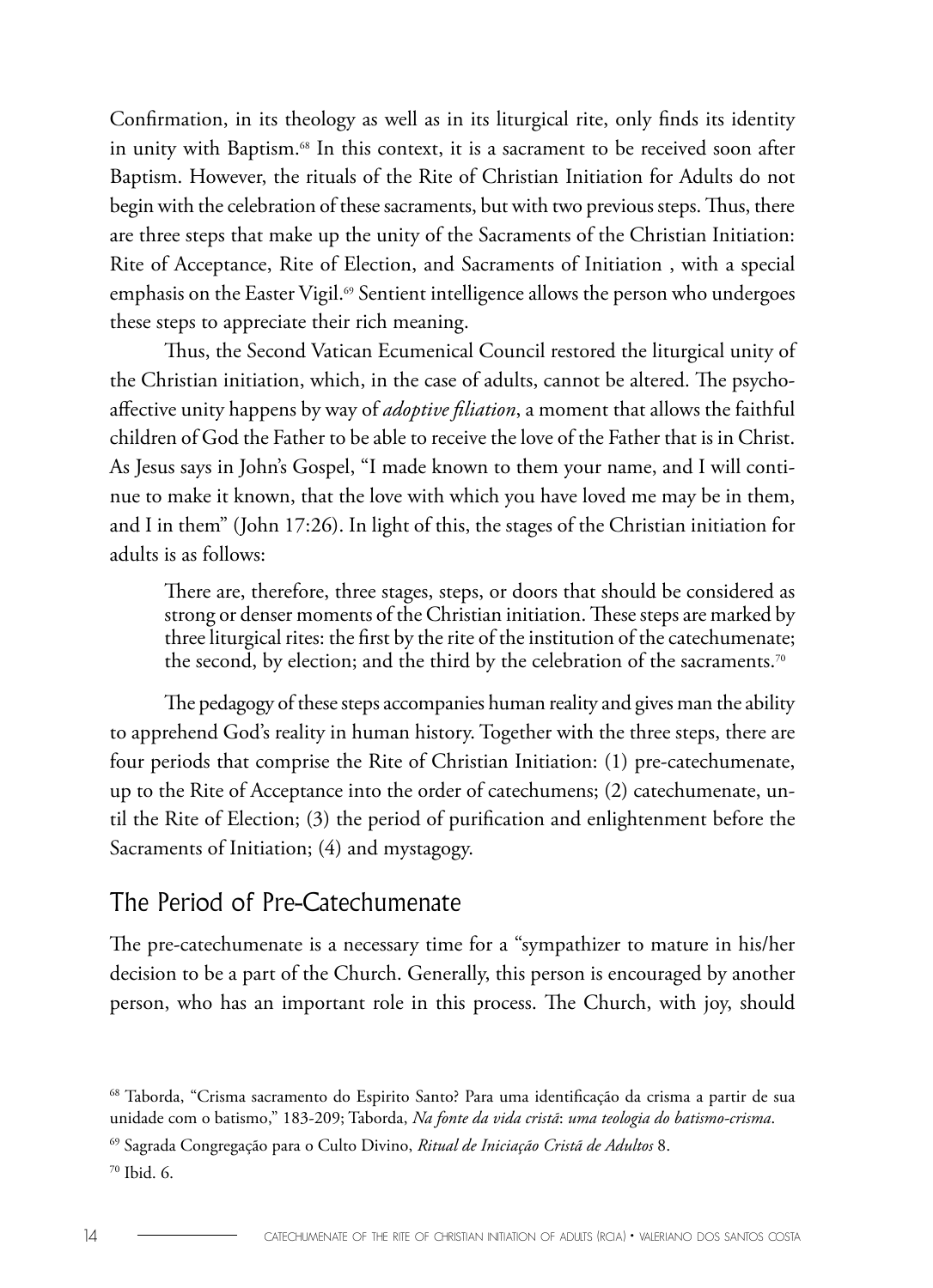welcome the sympathizer, not in a ritual form yet, and to provide an evangelization that permeates all this time."71

#### The Period of Catechumenate

This is the time for faith instruction by means of introducing all aspects of Catholic doctrine, directing hearts towards God, and inspiring more and more people's taste for liturgy and apostleship.72 We would like to highlight a locution that whoever directs the rite of welcome should say, employing the following terms or other similar ones:

Eternal life consists in our knowing the true God and Jesus Christ, whom he sent. […]. If you wish to be his disciples and members of the Church, it is necessary for you to be instructed in all the truth revealed by him; […] for you to love the Lord God and your neighbor, as Christ ordered us to do.<sup>73</sup>

To know the true Jesus Christ is a process that involves the sentient intelligence in its three modes of apprehension of reality (primordial, *logos* and reason). Therefore, the formation for the catechumen should make a person comprehend the fundaments of faith, with his accomplishments always having primordial apprehension as a basis. By affirming that the catechumens ought to love the Lord God and their neighbor as Jesus ordered, the one who conducts the actions of the rite, which has death and resurrection as its summit, will affirm the entirety of the Christian life, as Millás interprets about Zubiri's sacramental thought.<sup>74</sup>

The time of the catechumenate is of fundamental importance, because it is characterized by four dynamics: (1) catechesis; (2) prayer; (3) celebration of the Word of God; (4) participation in the evangelization and edification of the Church by personal testimony and profession of faith. Only a process regulated by sentient intelligence can accomplish an efficient and authentic evangelization..

Additionally, there is a celebration of six rites of fundamental importance that have the function of purifying and protecting with the divine blessing. These rites are the following:<sup>75</sup> (1) celebration of the Word of God; (2) first exorcism; (3) blessing of the catechumen; (4) unction of the catechumen; (5) delivery of the symbol; (6) delivery of the Lord's Prayer. We would like to draw attention to the final prayer that is said in the rite of the Lord's Prayer:

<sup>71</sup> Ibid. 13

<sup>72</sup> Ibid. 99.

<sup>73</sup> Ibid. 76.

<sup>74</sup> Millás Vendrell, "Zubiri y los sacramentos," 329.

<sup>75</sup> Sagrada Congregação para o Culto Divino, *Ritual de Iniciação Cristã de Adultos* 18-19.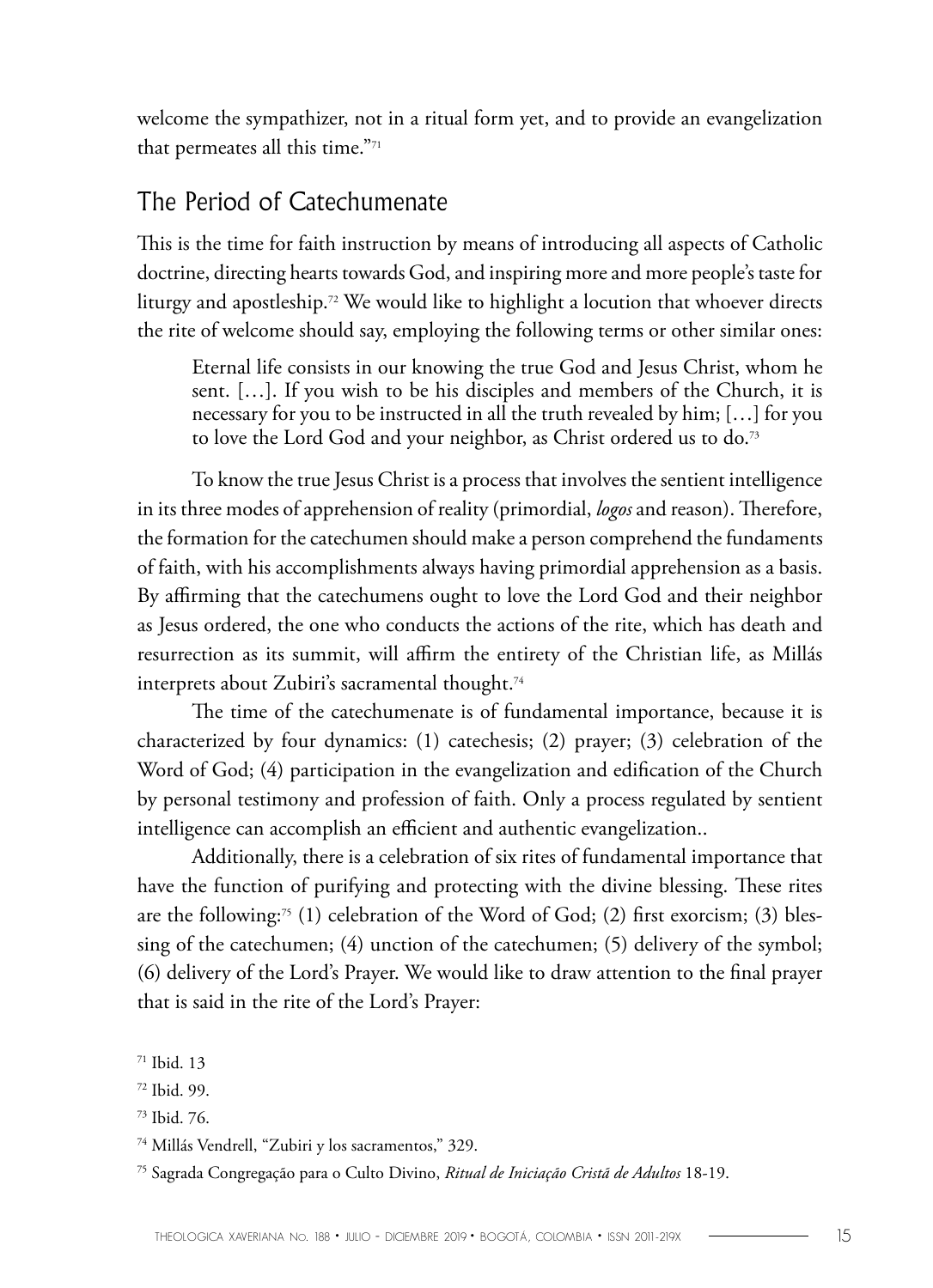Eternal and Almighty God, that through new births makes thy Church fertile, strengthen the faith and the understanding of our catechumens, in order that being reborn through their baptism, they may be counted among thy adopted children. By Christ, our Lord.76

Once more we stress the importance of evangelization in accordance with sentient intelligence, for the prayer asks God to strengthen the *faith and the understanding* of the catechumen, that is, that the apprehension of the divine reality reaches the foundations of faith (understanding). The Christian who possesses faith without aquiring understanding may become prey to mistaken doctrines, as has happened throughout the history of the Church. "For this first step, it is required that the candidates already possess the rudiments of spiritual life and the foundations of Christian doctrine."77 In other words, they must already have "a certain idea of conversion, the habit of praying and invoking God, and some experience of community and the Christian spirit."78

It is important to make this observation: the foundations of Christian life cannot be the point of arrival before the catechumenate, because the catechumenate itself involves a more profound learning about these foundations.. Experience shows that the initiation process cannot be achieved concipiently, but by the apprehension of reality. Therefore, "the catechumenate is an extended period during which the candidates are given suitable pastoral formation and guidance, aimed at training them in the Christian life"79.

This union between theory and practice makes the catechumenate an example of sentient intelligence in the context of faith. For this, the candidate who wants to be a catechumen has an important reference in the figure of the "sponsors"<sup>80</sup>, a man or woman who knows the candidate, helps them, and gives testimonies of their own habits, faith and hopes. It is the sponsor who presents to the Church the candidates to initiate the catechumenate.<sup>81</sup>

78 Ibid. 15.

79 Ibid. 19.

80 If the ais not the godparent, the substitution should be done at the time of purification and illumination, but not before.

81 Sagrada Congregação para o Culto Divino, *Ritual de Iniciação Cristã de Adultos* 71.

<sup>76</sup> Ibid. 192.

 $77$  Ibid. 215. One should note here that the foundations of Christian doctrine, in the sense in which it was described in the Rite of Christian Initiation of Adults, can only be understood in light of concipient intelligence, that is, that the candidates may possibly have concepts of Christian doctrine, but not yet possess sentient knowledge, as such knowledge requires a whole lifetime to acquire.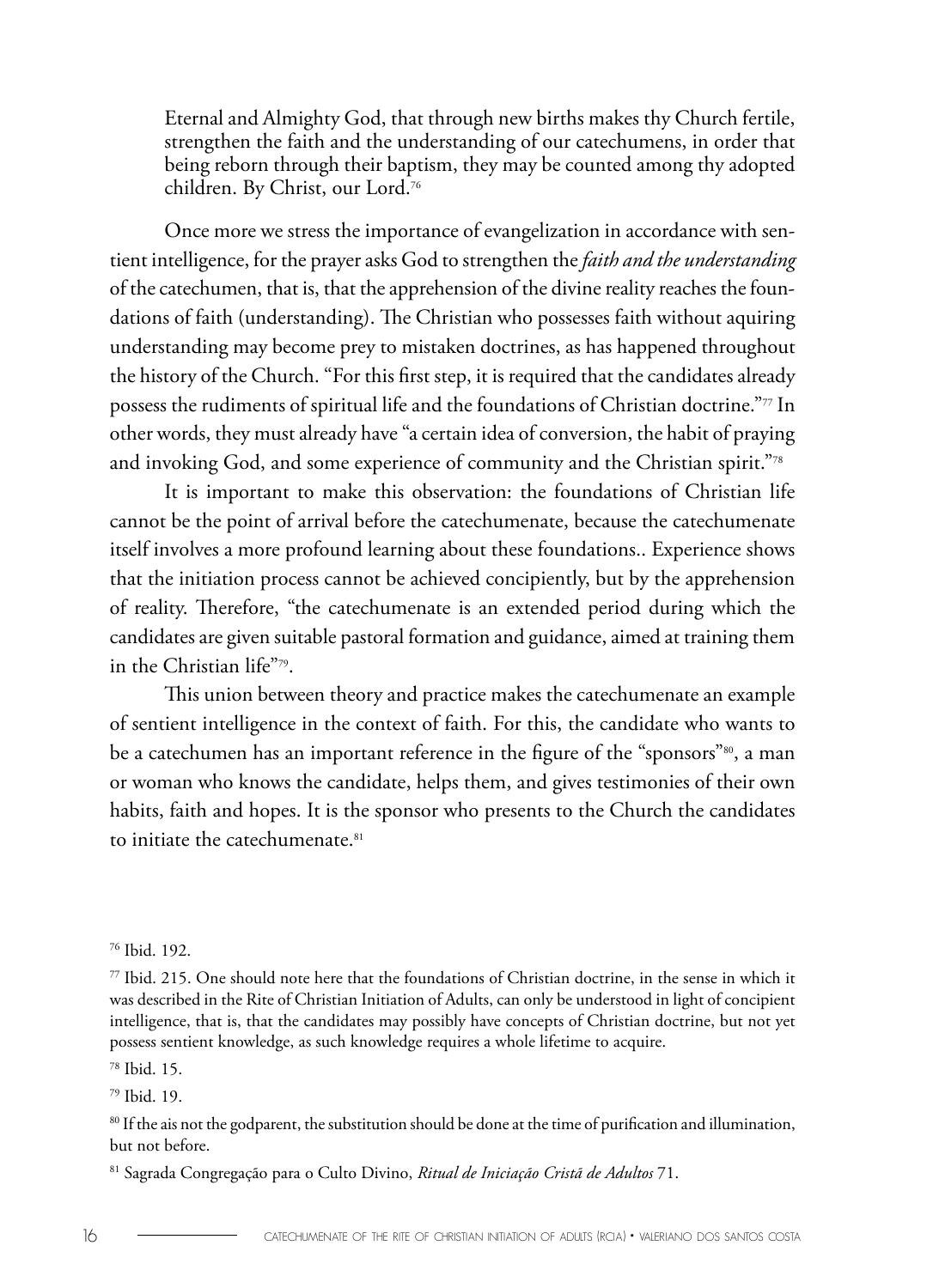But from the point of view of the community, this reference is even more important, for it establishes a systematic<sup>82</sup> accompaniment. During the time of the catechumenate, catechumens should make the choice of godparents, "from among the members of the Christian community,"83 for it is they who will present them on the day of the election.<sup>84</sup>

### The Period of Purification and Illumination

The time of purification and illumination is also called "Inscription of Names," because the candidates inscribe their names in the registry of the elect.<sup>85</sup> The election is a key point of the whole catechumenate.<sup>86</sup> We would like to emphasize the closing prayer of this celebration:

Loved and Almighty Father, you wish to restore all things in Christ and attract all humanity to him. Guide these elects of thy Church and grant that, faithful to their vocation, they may be integrated in the kingdom of your Son and be marked with the gift of the Holy Ghost. For Christ, our Lord.<sup>87</sup>

The catechumen feels attracted by the Father towards the Son: "No one can come to me, if the Father, who sent me, does not attract him" (Jn 6:44). It means that the catechumen attracted by the supreme divine reality is on a journey in search of God, as occurs with sentient intelligence.

This is a time which is strongly marked by the deepening of spirituality and by and the scrutinies, the latter to "discover what was imperfect, weak and evil in the heart of the elect, in order to cure them; and what was good, strong and saintly to consolidate it."88 The scrutinies are threefold: (1) First Scrutiny (Third Sunday of Lent); (2) Second Scrutiny (Fourth Sunday of Lent); (3) Third Scrutiny (Fifth Sunday of Lent).

The final two rites prior to the sacrements of initiation involve the delivery of the Creed and the Lord's Prayer by the catechumen, which should be done in the presence of the community of the faithful after the liturgy of the Word during a

82 Ibid. 43.

83 Ibid. 8.

84 Ibid. 104.

85 Ibid. 22.

86 Ibid. 23.

87 Ibid. 149.

88 Ibid. 25.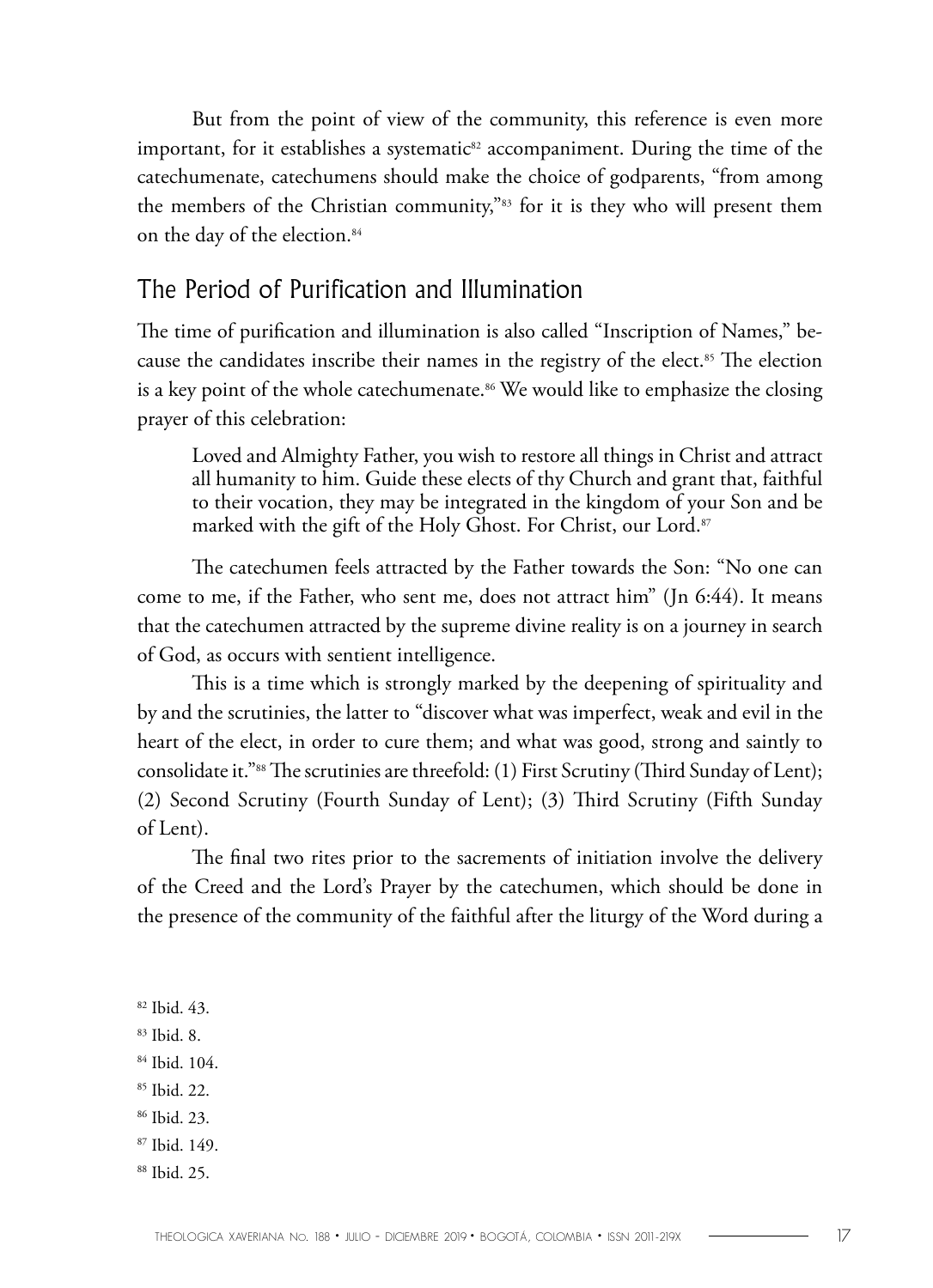weekday mass, with appropriate readings.<sup>89</sup> The delivery of the Lord's Prayer can be done during the week after the Third Scrutiny, and, if necessary, can be transfered to the Rites of Immediate Preparation on Holy Saturday.<sup>90</sup> Additionally, there is the rite of Effeta, the choice of a Christian name (if applicable), and the Rite of Unction,<sup>91</sup> generally performed on Holy Saturday, in the morning or in the afternoon.

The time of purification and illumination, the third period of the catechumenate of the Rite of Christian Initiation of Adults, ends with the celebration of the three sacraments of initiation: Baptism, Confirmation and Eucharist. After this comes the fourth and final period of preparation for the Christian life of the newly baptized, mystagogy.

#### The Period of Mystagogy

Once the third period is complete, concluding with the celebration of the sacraments of Baptism, Confirmation and Eucharist, preferably at the Easter Vigil, the last period begins, known as mystagogy. This period occurs during the liturgical season of Easter, the fifty days before Pentecost.

In this period, the neophytes participate in the Sunday mass, and are called to testify their personal experience to the other members of the community. "From this experience, every Christian participates in and grows through their practice of the Christian life, acquiring a new sense of the faith of the Church and of the world."92 Once more, the term *experience* is fundamental to characterize sentient intelligence in search of the depth of reality.

Thus, the ways of apprehending faith as divine reality have now been established. The newly baptized are known by the name "neophytes," because they have truly been born again. Now the neophytes, according to sentient intelligence applied to the faith, should manifest what the celebration of the sacraments and their presence in the Sunday Eucharist make them feel and discern about the sacred mystery.

At this point, they encounter the "question of God," which is not a problem which human reality can solve; rather, human reality itself consists in the exploration of this problem, because man needs God.93 On one hand, there is a community that appreciates its newest members, and, on the other hand, the neophytes enrich the

92 Ibid. 38.

<sup>89</sup> Ibid. 182.

<sup>90</sup> Ibid. 189.

<sup>91</sup> Ibid. 183.

<sup>93</sup> Costa and Ferreira, *O sínodo arquidiocesano de São Paulo*: *o desafio da evangelização esta cidade*, 41.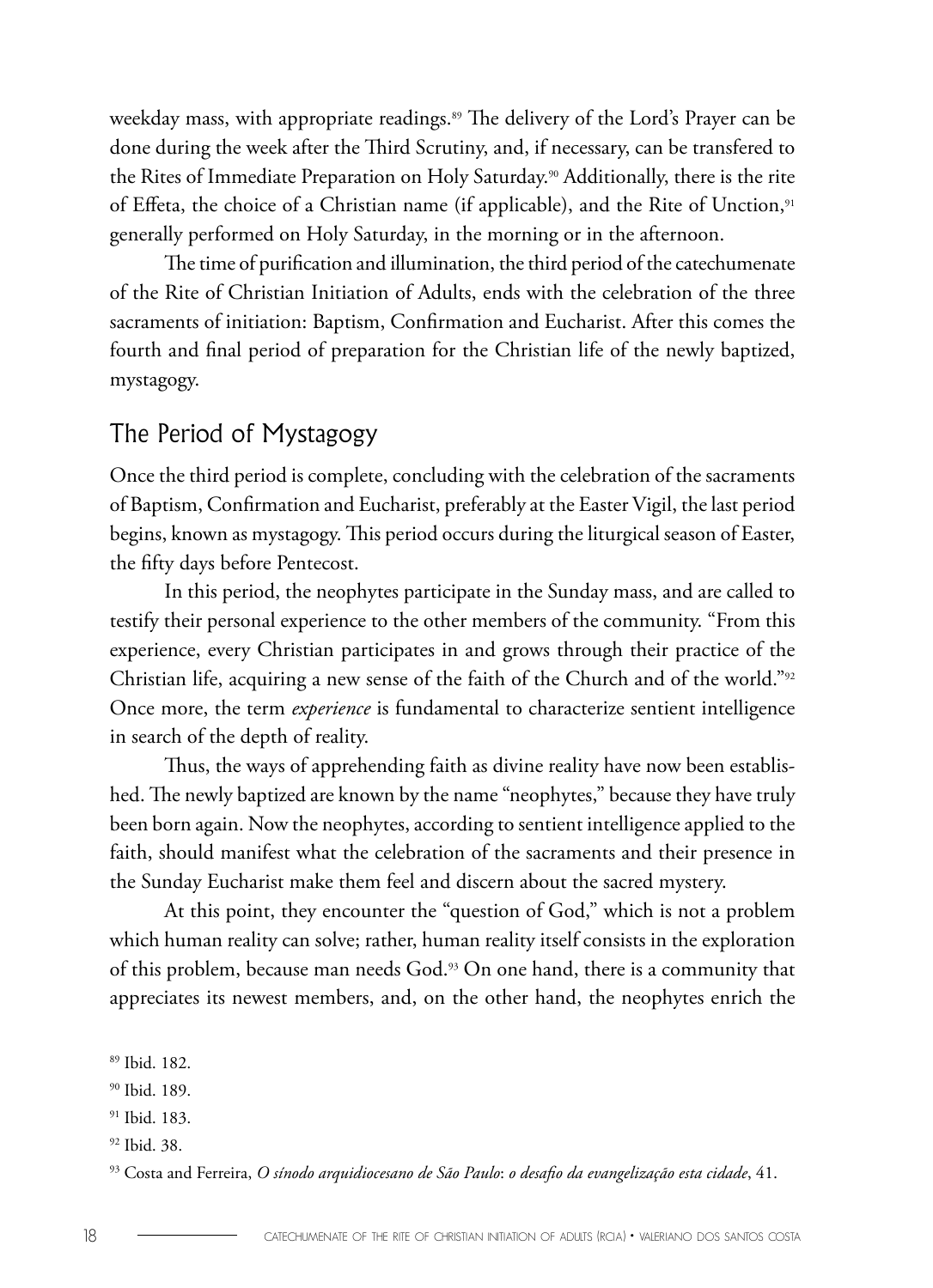community with their experiences of faith. The Church desires that the neophytes experience "a complete and joyful integration into the community."<sup>94</sup> Through the zeal that mystagogy demands in this last period, we complete our investigation, which has explored how the catechumenate of the Christian initiation of adults is a demonstration of sentient intelligence applied to the faith.

#### Final considerations

This work attempted to demonstrate how the Church's liturgy has been based on what Xavier Zubiri calls "sentient intelligence", as applied to the catechumenate of the Rite of Christian Initiation of Adults, revived from ancient tradition by the Second Vatican Ecumenical Council.

This implies that the experience of God, the Church, and new life in Christ in the context of community involves a structural form of sensing and intellective knowing, two moments of one action of "actualization" in the human apprehension of reality. Because of this, the key orientation of the Second Vatican Ecumenical Council, *aggiornamento,* together with dialogue, is the point of intersection with actualization in the Zubirian sense. This constitutes the "movement of reality" in which Zubiri found a way of liberation from concipient intelligence.

As Zubiri says, reality does not designate an object, except in the way the object stays in the apprehension man has of it.<sup>95</sup> Thus, the ancient Church did not teach concepts in which reality had to fit, but lived reality, from which it drew the concepts that always spoke to the heart, because they sprang from the heart of those who talked about God and new life in Christ. And it was in liturgical celebration that this entire living aspect of faith gained more space.

When the catechumenate becomes again an established moment in the Church, it will become a *modus vivendi ecclesialis*. In this way, it will be part of those essential elements that give foundation to the ecclesial system. This is not an innovative proposal, but a renewal, because historically it was a very successful Church experience which occurred based on the dynamics of what Zubiri calls sentient intelligence. The experience of the catechumenate in the ancient Church was so strong that until today, in the celebration of the Lord's Passion on Holy Friday, the Universal Prayer IV by the catechumens is still used. This means that the catechumens<sup>96</sup> were a very real component of the ancient Church.

<sup>94</sup> Sagrada Congregação para o Culto Divino, *Ritual de Iniciação Cristã de Adultos* 235.

<sup>95</sup> Zubiri, *Sobre el hombre*, 22. Free translation.

<sup>96</sup> Congregação para o Culto Divino e a Disciplina dos Sacramentos, *Missal romano*: Sexta-feria Santa. Celebração da Paixão do Senhor. Oração Universal IV. Pelos catecúmenos, 257.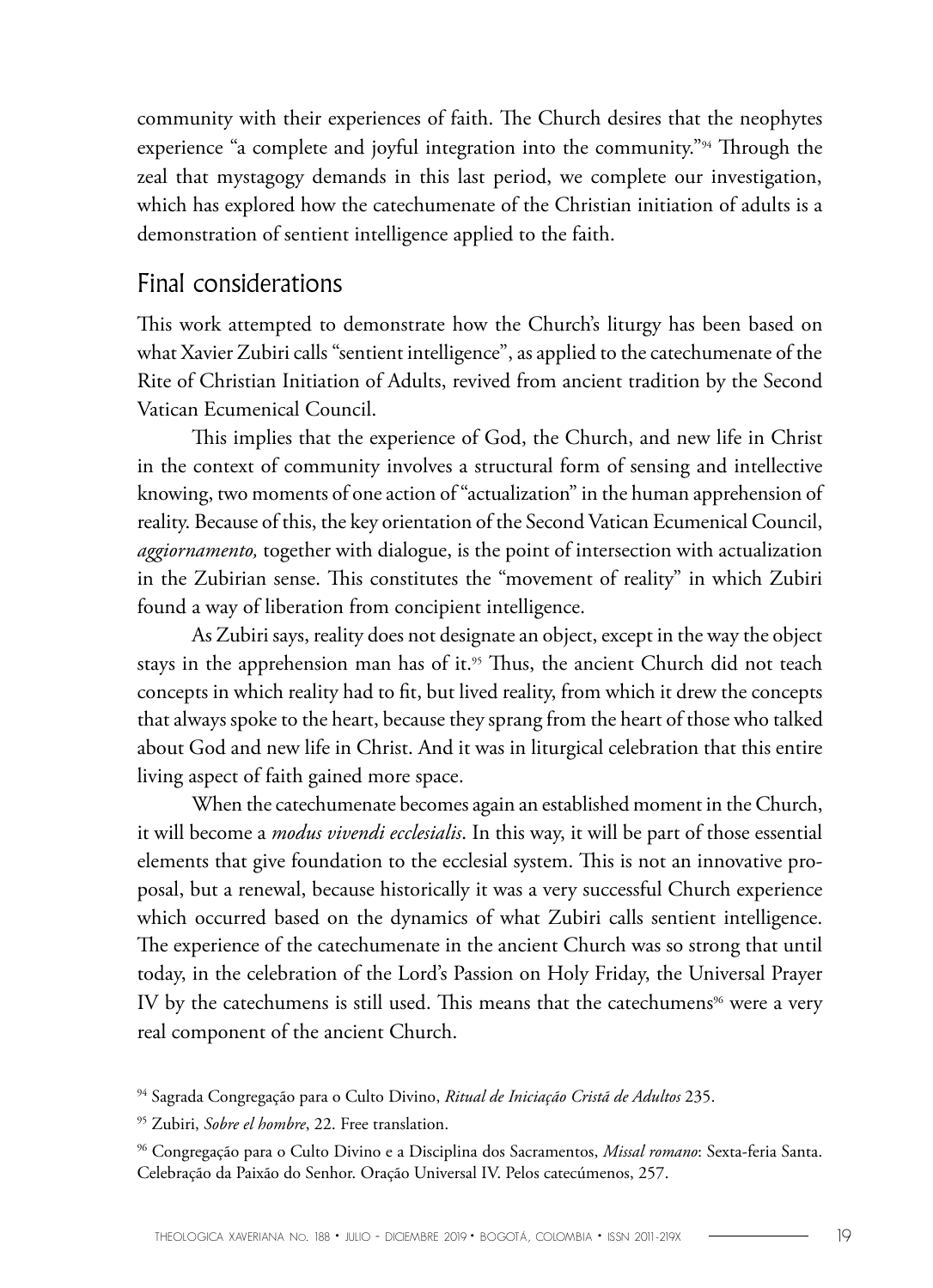The structure of the Rite of Christian Initiation for Adults is composed of three steps and four periods. The first step corresponds to the moment in which the catechumen is received by the Church to follow the catechumenal path, the second is when he is admitted to the more intense preparation for the celebration of the sacraments, and the third consists in the celebration of the sacraments. The four periods have a more pedagogical character of faith formation and Christian testimony. That is why in this investigation they recieved special attention, because it is here that we clearly notice that the catechumenate is a demonstration of the sentient intelligence applied to the faith.

These four periods are: pre-catechumenate (first period), catechumenate (second period), purification and illumination (third period), and mystagogy (fourth period). Sentient intelligence is characterized by sensing and intellective knowing, which are highly applicable to the understanding of faith. Sentient intelligence guides the catechumen to the axis of faith, in which celebration and testimony are intimately connected.

The Church should return to the catechumenate as a *modus vivendi* if it wishes to maintain its liturgical, pastoral, and spiritual unity, as well as the psycho-affective unity of its faithful. Therefore, the catechumenate must be part of the essence of the Church. This will allow the Church to radically abandon concipient intelligence and live fully from the apprehension of God's reality through faith, with emphasis on the celebration of faith in the liturgy but transformed to ulterior modes of apprehension. One does not attend liturgy to celebrate concepts as this would be the death of liturgy. Rather, liturgy is the norm of life. Thus, it is liturgy that gives soul to catechesis. In this sense, the catechumenal system is a lesson. Just as one does not celebrate concepts, one does not teach concepts that are not taken from a lived apprehension of reality.

When catechesis ceases to be concipient, but is immersed in sentient intelligence, the catechized will carry with them realities that will serve as illumination throughout their following of Jesus. In light of the experience of God as a physical proof of reality, all concepts turn into straw, as the Angelic Doctor expressed after a mystical eucharistic experience. None of his concepts turn into straw to those who are nurtured by his theological wisdom. Certainly, St. Thomas Aquinas was a mystic. Perhaps it was because of this that he was rewarded at the end of his life with the grace of experiencing in totality what his concepts stated. For those studying Thomas, to take seriously his famous phrase "all that I have written seems like straw" is to not have consideration for the great richness of everything that he wrote.

In this sense we finalize this article saying that the Rite of Christian Initiation of Adults, which has recovered the catechumenal process of ancient tradition, considers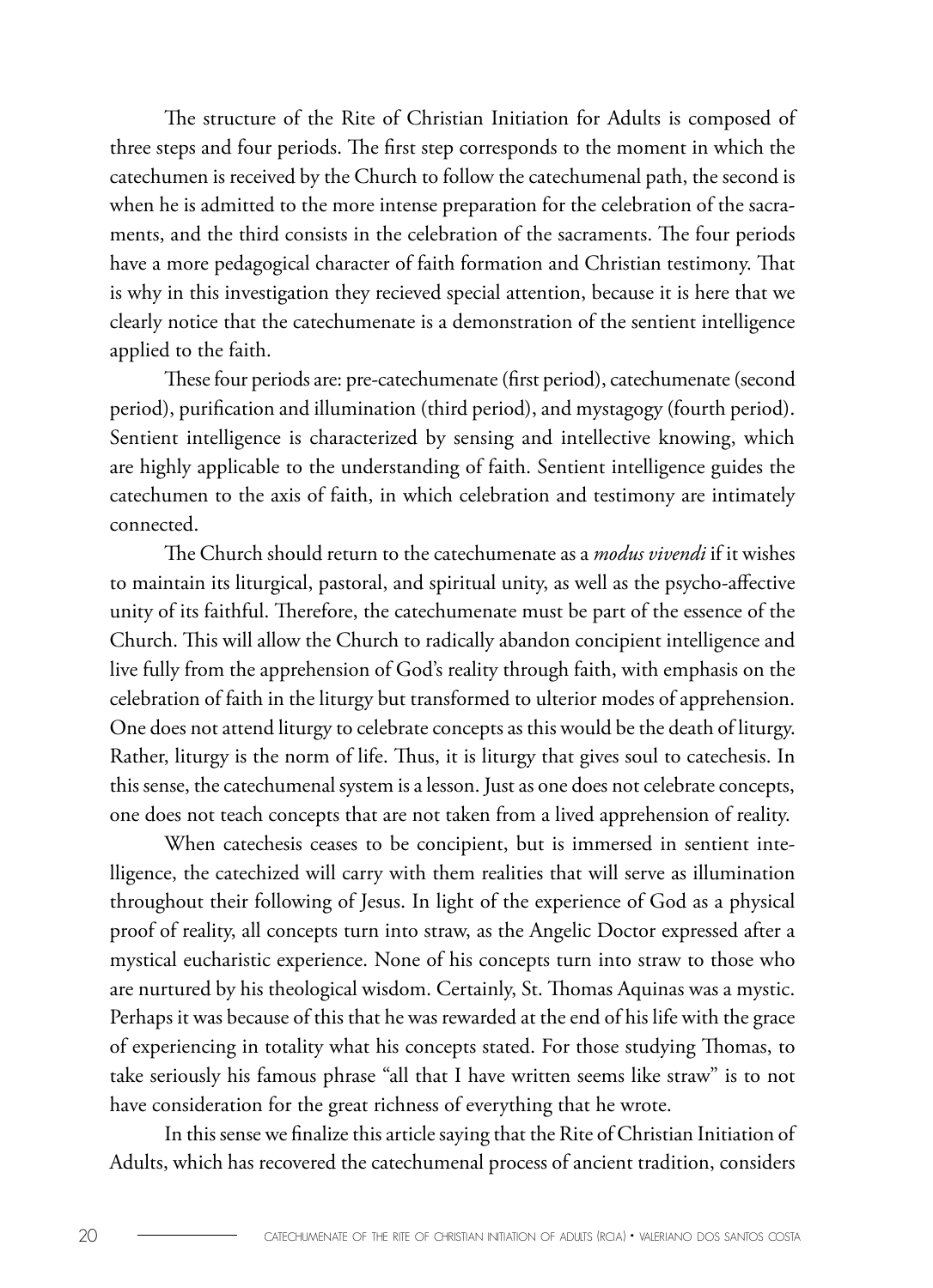the Second Vatican Council as a great light in our time. On the other hand, it is our opinion that reality, with its infinite richness and problems, as Zubiri's philosophy explains, is another light that, together with adequate hermeneutics, provides great illumination to understand the Council and the liturgy of the Church. To abandon methodologically and systematically the influence of concipient intelligence is an obligation for the Church as is journies towards the Paschal mystery of Christ.

#### References

Bento XVI. *Carta encíclica Deus caritas est.* São Paulo: Paulinas, 2005.

- Biemer, Günter. "Catequese." In *Dicionário de conceitos fundamentais de teologia*, organized by Peter Eicher, 69-75. São Paulo: Paulus, 1993.
- Borobio, Dionísio. *História e teologia comparada dos sacramentos: O princípio da analogia sacramental.* São Paulo: Loyola, 2017.
- Borrielo, Luigi. "Experiência mística." In *Diccionario de m*í*stica*, dirigido por L. Borrielo, E. Caruana y M. del Genio, 339-410. São Paulo: Loyola-Paulus, 2003.
- Caponigri, A. Robert. "A propósito de sobre a essência: o realismo de Xavier Zubiri." In *Introdução ao pensamento de Zubiri (1898-1983). Por uma filosofia da realidade*, organized by Philibert Secretan, 47-64. São Paulo: É Realizações Editora, 2014.
- Castro Martínez, Gabriel. "Kerigma." In *Diccionario de pastoral y evangelización*, directed by Vicente M. Pedrosa, Jesús Sastre and Raúl Berzosa, 625-631. Burgos: Monte Carmelo, 2001.
- Congregação para o Culto Divino e a Disciplina dos Sacramentos. *Missal romano*. Restaurado por decreto do Concílio Vaticano II e promulgado pela autoridade do papa Paulo VI (15.ª ed.). São Paulo: Paulus, 2011.
- Costa, Valeriano dos Santos. "Inteligência senciente e liturgia." *Revista de cultura teológica* 90 (2017): 209-233.
- Costa, Valeriano dos Santos, and Messias de Morais Ferreira. *O sínodo arquidiocesano de São Paulo: o desafio da evangelização esta cidade*. São Paulo: Editora Educ, 2018.
- Ellacuria, Ignacio. "Uma abordagem da filosofia de Zubiri." In *Introdução ao pensamento de Zubiri (1898-1983). Por uma filosofia da realidade*, organized by Philibert Secretan, 33-46. São Paulo: É Realizações Editora, 2014.
- Fernández Tejada, José. "Prefácio." Zubiri, Xavier. *Inteligência e logos*. São Paulo: É Realizações, 2011.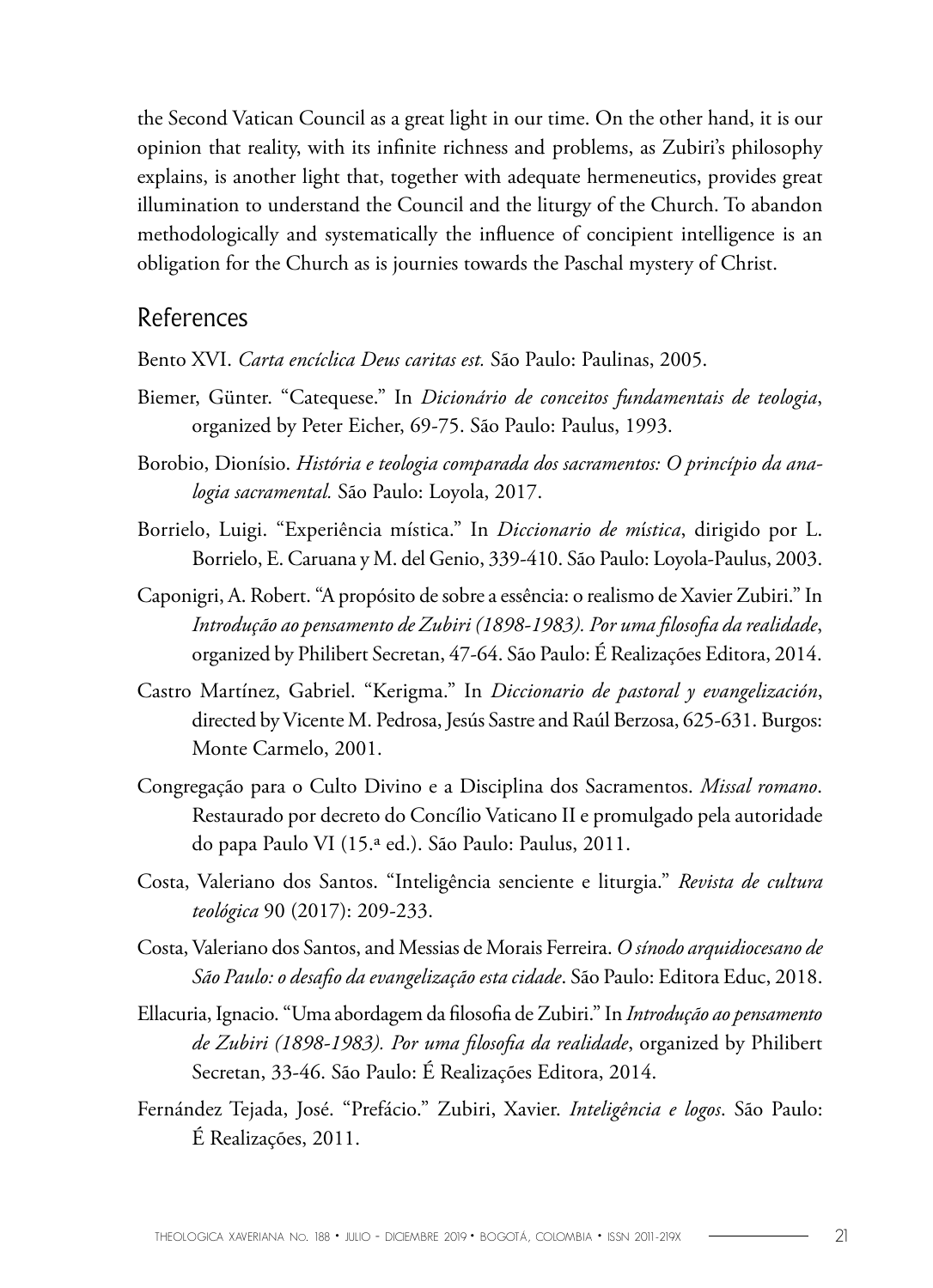- Ferraz-Fayos, "A trilogia sobre a inteligência." In *Introdução ao pensamento de Zubiri (1898-1983). Por uma filosofia da realidade*, organized by Philibert Secretan, 65-76. São Paulo: É Realizações Editora, 2014.
- Francisco. *Evangelii gaudium: sobre o anúncio do Evangelho no mundo atual.* Brasília: CNBB, 2013.
- Hipólito de Roma. *Tradição apostólica de Hipólito de Roma. Liturgia e catequese no século III*. Petrópolis: Vozes, 2004.
- Ibáñez, José Antonio Abad. "Iniciación cristiana." In *Diccionario de pastoral y evangelización*, directed by Vicente M. Pedrosa, Jesús Sastre and Raúl Berzosa, 559-573. Burgos: Monte Carmelo, 2001.
- Lópes Sáez, Jesús. "Catecumenato e inspiração catecumenal." In *Dicionário de catequese*, organized by M. Navarro and V. M. Pedrosa, 124-133. São Paulo: Paulus, 2004.
- López Martín, Julián. *La liturgia de la Iglesia*. *Teología, historia, espiritualidad y pastoral*. Madrid: Biblioteca de Autores Cristianos, 1996.
- Millás Vendrell, José María. "Zubiri y los sacramentos." Gregorianum 82 (2001): 229-323.
- Pianna, Gennino. "Iniciação cristã." In *Dicionário de teologia moral*, by Francesco Compagnoni, Giovanni Piana, and Salvatore Privitera, 627-635. São Paulo: Paulus, 1990.
- Pintor-Ramos, Antonio. "Uma filosofia da religião cristã." In *Introdução ao pensamento de Zubiri (1898-1983). Por uma filosofia da realidade*, organized by Philibert Secretan, 77-108. São Paulo: É Realizações Editora, 2014.
- Quelquejeu, Bernard and Jean-Pierre Jossua. "Experiência." In *Dicionário de conceitos fundamentais de teologia*, organized by Peter Eicher, 298-303. São Paulo: Paulus, 1993.
- Sacra Congregatio Pro Cultu Divino. *Rituale romanun. Ordo baptismi parvulorum*. Editio typica altera, 1973.
- Sagrada Congregação para o Culto Divino*. Ritual de batismo de crianças.* São Paulo: Paulus, 1999.
- Seckler, Max, and Christoph Berthold. "Fé." In *Dicionário de conceitos fundamentais de teologia*, organized by Peter Eicher, 298, 304-312. São Paulo: Paulus, 1993.